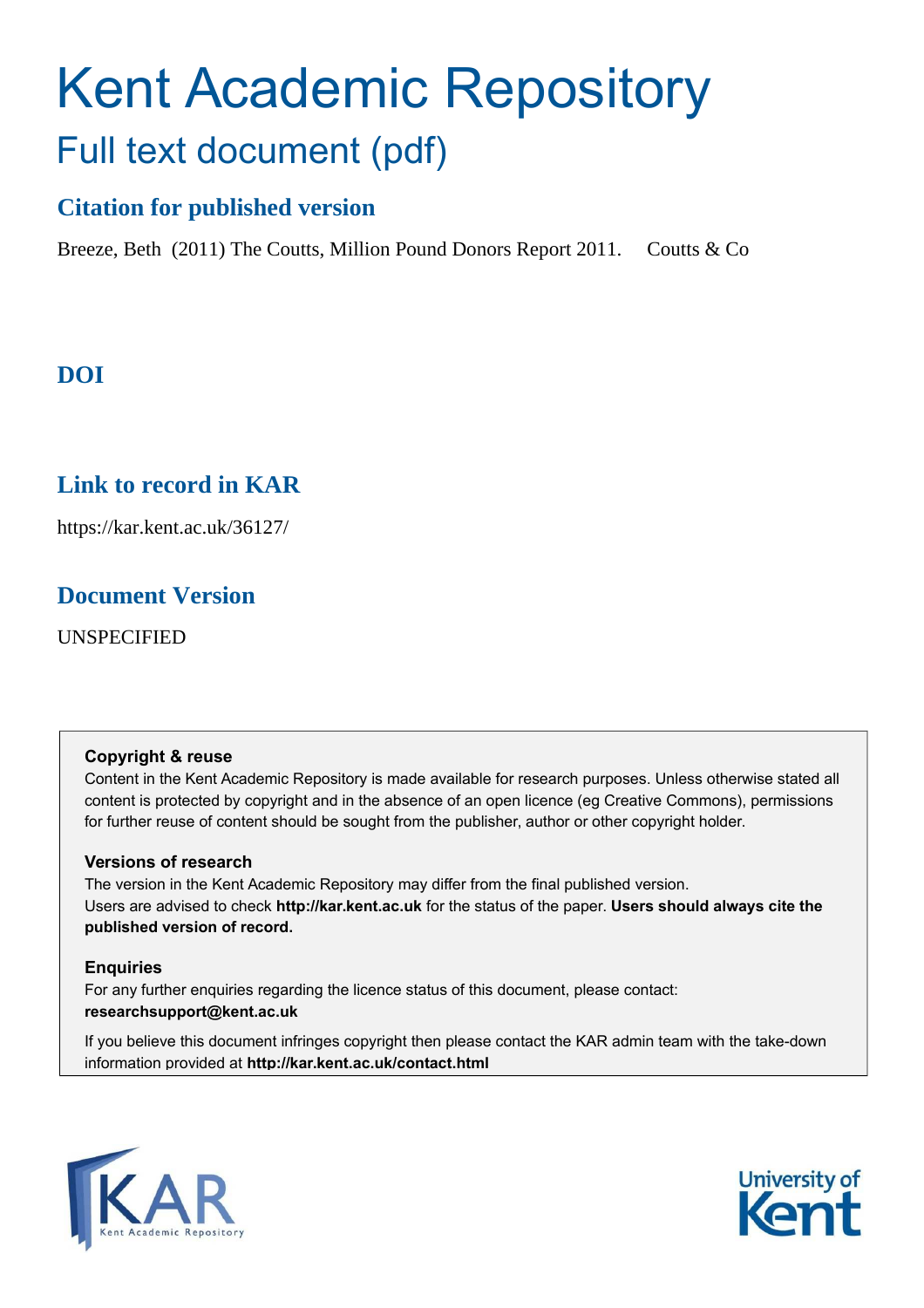Coutts



# *The Million Pound Donors Report 2011*

IN ASSOCIATION WITH THE CENTRE FOR PHILANTHROPY, HUMANITARIANISM AND SOCIAL JUSTICE AT THE UNIVERSITY OF KENT WRITTEN BY DR. BETH BREEZE

University of<br> **CPHSJ** Centre for Philanthropy, Humanitarianism and Social Justice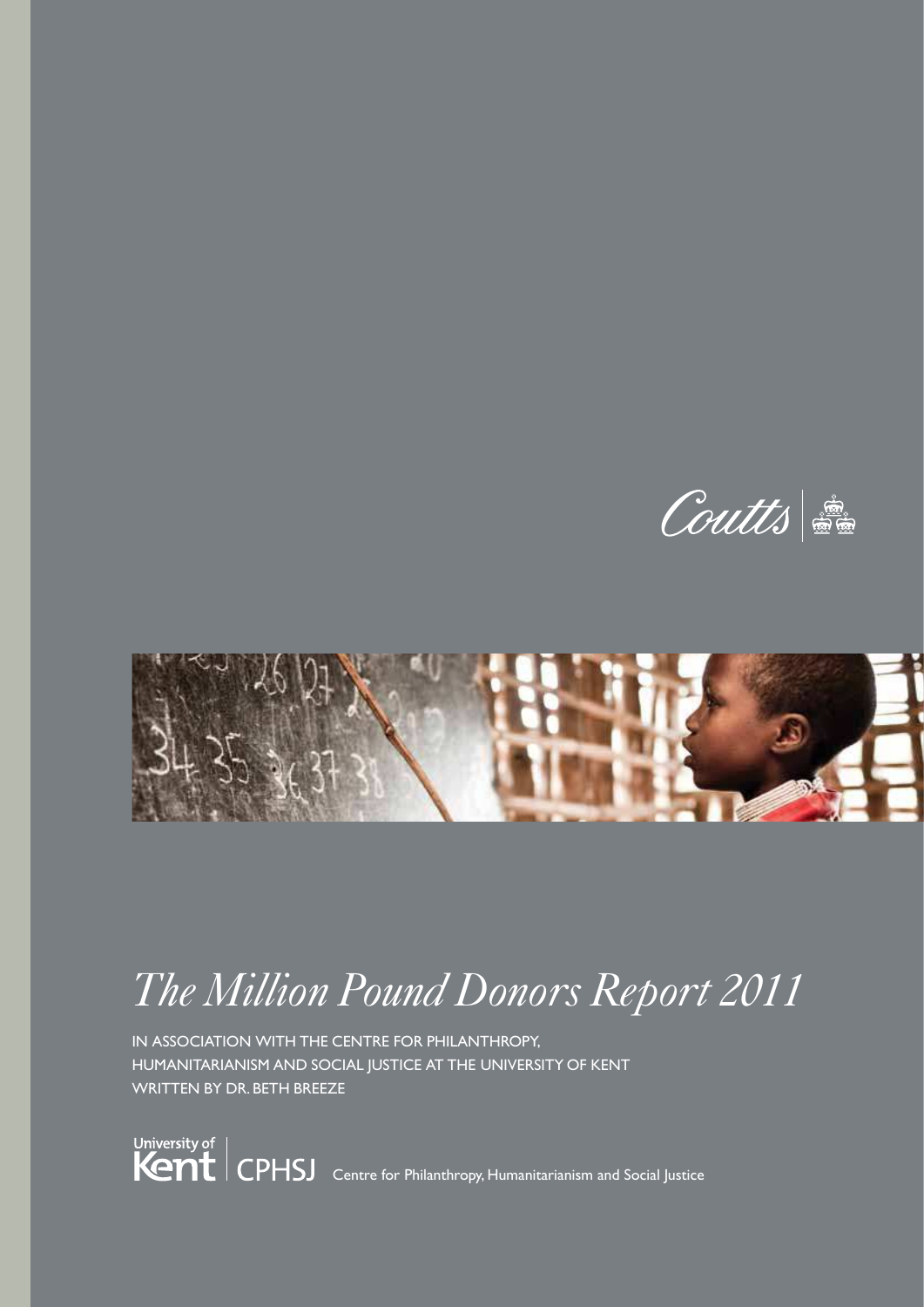

In just four years of compiling this data (beginning 2006/07), we have identified over 750 gifts of at least £1 million pounds with a combined value of £5.8 billion. While much remains to be done to encourage increased and more effective philanthropy in the UK, it is important to pause and celebrate the contribution made by private donors (individuals, professional trusts and foundations, and corporations).

This year's study records a total of £1.3 billion in donations given or received in the UK during 2009/10. This is a fall of £236 million compared with the total amount of £1.54 billion the previous year. We believe these figures are consistent with other studies in both the UK and the US, and reflect the general sentiment of nervousness in the economy, and falls in wealth that followed the banking crisis in 2008. In a longitudinal study of this nature, we expect to see peaks and troughs and would hesitate to identify a trend from a single year's data.

The 'Discussion' section of this report highlights the growing interest in 'local philanthropy', and of donors wishing to adopt a more structured approach to their giving to achieve greater impact.

This report is not just about statistics. It is through the case studies of donors and their recipients that we hope to build a greater understanding of the thinking and practice behind making and receiving million pound gifts. We are grateful to Mary Cornish, Richard Ross, Andrew Wates, Sophie Moss and Lucy Sargent for so generously sharing their stories.

Our warmest congratulations and thanks to Dr Beth Breeze and her colleagues at the Centre for Philanthropy, Humanitarianism and Social Justice for their commitment, rigour and tenacity in developing this report.

Since inheriting the family fortune in 1837, Angela Burdett-Coutts devoted much of her energy to charitable giving and became one of history's great philanthropists. This culture of philanthropy has always been at the heart of Coutts core values, and continues today through the leadership of Michael Morley, Chief Executive, Coutts UK.

We hope you enjoy reading this report.

Coutts & Co has developed this report in association with Beth Breeze from the University of Kent. However, organisations noted in the report are not endorsed by Coutts & Co and the report does not constitute recommendations for funding or investment. Any risk associated with supporting organisations in this report are the donor's own. Coutts & Co does not receive a commission or payment in any form, cash or kind, from any organisations noted in this report. Donors should seek independent tax advice regarding the tax effectiveness of their donation. The document contains references to third party websites. The views and opinions expressed in these websites are those of the website authors and are not necessarily shared by Coutts.

### FOREWORD BY MAYA PRABHU

#### **Coutts Philanthropy Services**

Coutts was the first private bank in the UK to establish a dedicated philanthropy advisory team. Today, our resident experts have many years of experience working in the field of philanthropy and with charitable organisations in the UK and internationally.

Coutts offers families and individuals bespoke advice to ensure their philanthropy is both effective and rewarding. This includes: setting philanthropic objectives; identifying and understanding the context of social, environmental or economic issues; building relationships with charitable organisations or social enterprises; reviewing impact; and engaging the next generation.

The Coutts Forums for Philanthropy create opportunities for clients to learn from some of the world's leading practitioners, to share their experiences with peers and develop their networks. Forums have explored a range of issues including venture philanthropy, family philanthropy, local philanthropy and social investment.

Coutts research and insights on philanthropy provide clients with practical guidance and support.

In addition to the Philanthropy Services, Coutts also offers philanthropists support with establishing and managing charitable trusts/foundations, banking services for charities and specialist charity investment services.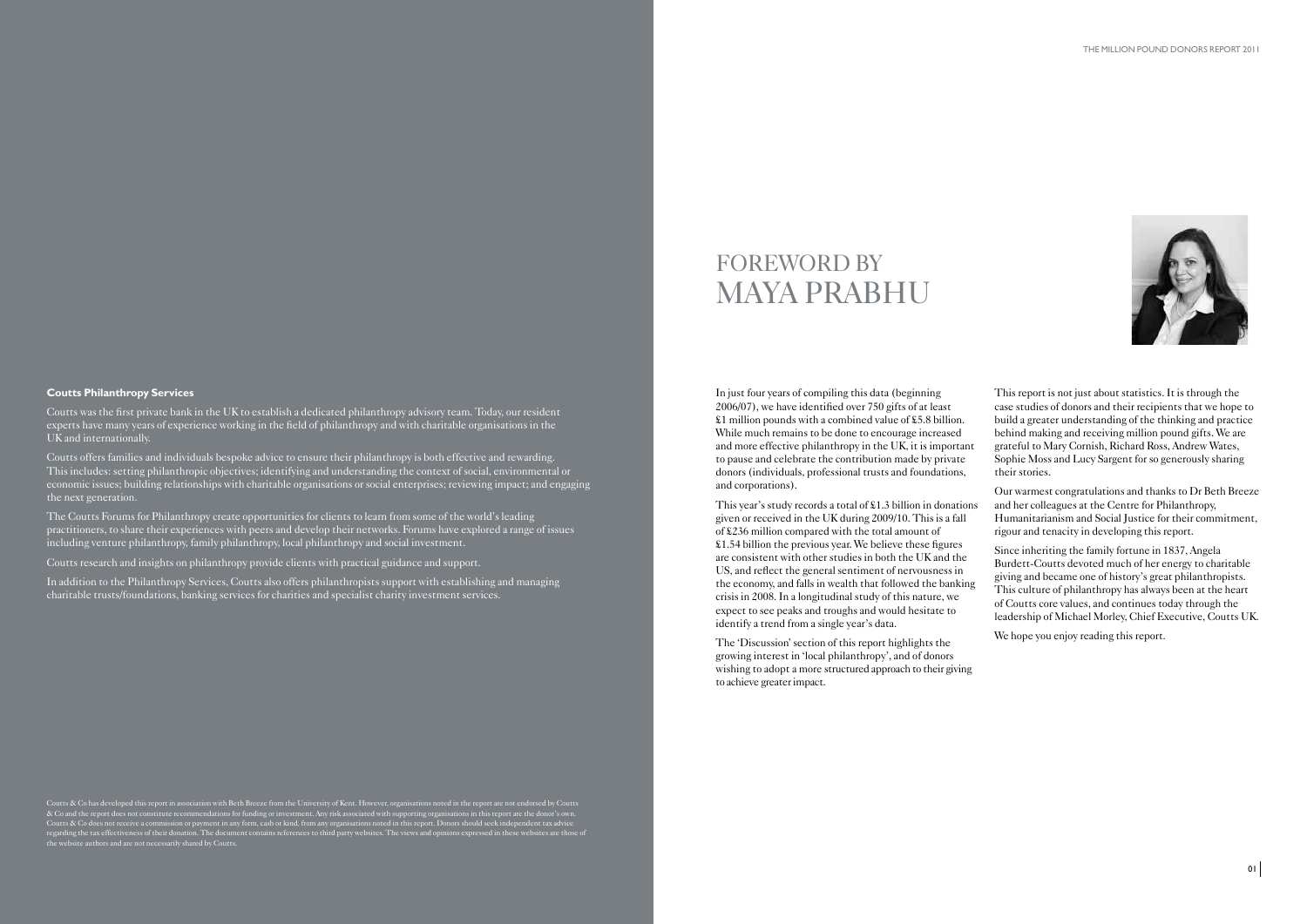- In 2009/10 we identified 174 separate donations worth £1 million or more, made by UK donors or given to UK based charities. The total value of these donations was £1.3 billion
- A total of 80 of the 174 donations were made by individual donors - who remain the most significant source of these donations. They contributed £782 million, or 60% of the total value of £1.3 billion
- In the four years that this data has been tracked, the number and value of donations has gone up and down. While year-on-year trends may reflect external factors – such as the economic environment – they are also considered typical in a small dataset
- Higher education remains the most popular destination for these largest gifts, but international development has seen the biggest increase in popularity amongst million pound donors, and was the most favoured cause amongst individuals
- As in previous years, the most frequent size of donation is exactly  $$1$  million. Many donations (44%) were worth between £1-£1.9 million, and over half (56%) are worth £2 million or more
- A total of  $10\%$  of donations were worth £10 million or more. As in all previous years, all eight-figure donations are 'banked' into charitable trusts and foundations, rather than given directly to operating charities to be spent

# KEY FINDINGS



- Overall, around half the total value of million pound donations (48%) was 'banked' in foundations rather than 'spent' on charitable activity in 2009/10. This represents an increase from the 36% that was 'banked' in 2008/09, meaning more funds are available for future distribution – but less money has been received by operational charities
- A total of 154 organisations received million pound donations and, as usual, most (140) received only one gift of this size. Organisations receiving multiple donations of this size were primarily well-known universities and arts and cultural institutions in London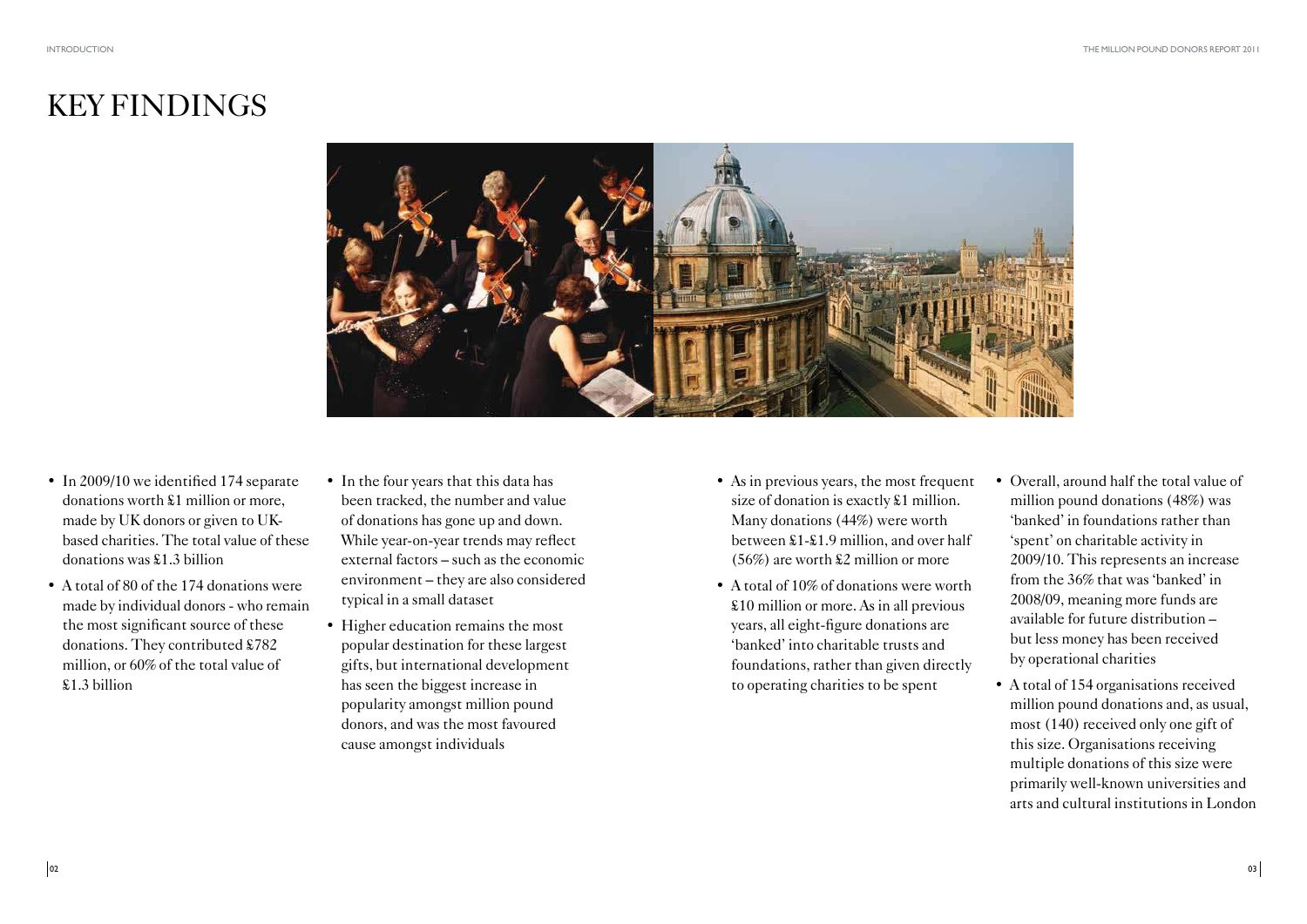CONTENTS



# CONTENTS

01 Introduction 02 Findings 03 Discussion 04 Conclusion Case Study: Mary 0 Case Study: Andrey Case Study: Richar Case Study: NSPC Case Study: Marie Appendix: How to Appendix on Metho Acknowledgements

|                                            | 06              |
|--------------------------------------------|-----------------|
|                                            | 08              |
|                                            | 15              |
|                                            | 22              |
| Cornish, Million Pound Donor               | 23              |
| v Wates, Million Pound Donor               | $\overline{26}$ |
| d Ross, Million Pound Donor                | 28              |
| C, Million Pound Recipient                 | 30              |
| Curie Cancer Care, Million Pound Recipient | 32              |
| Make A Million Pound Donation              | 33              |
| эd                                         | 34              |
| ì.                                         | $\overline{34}$ |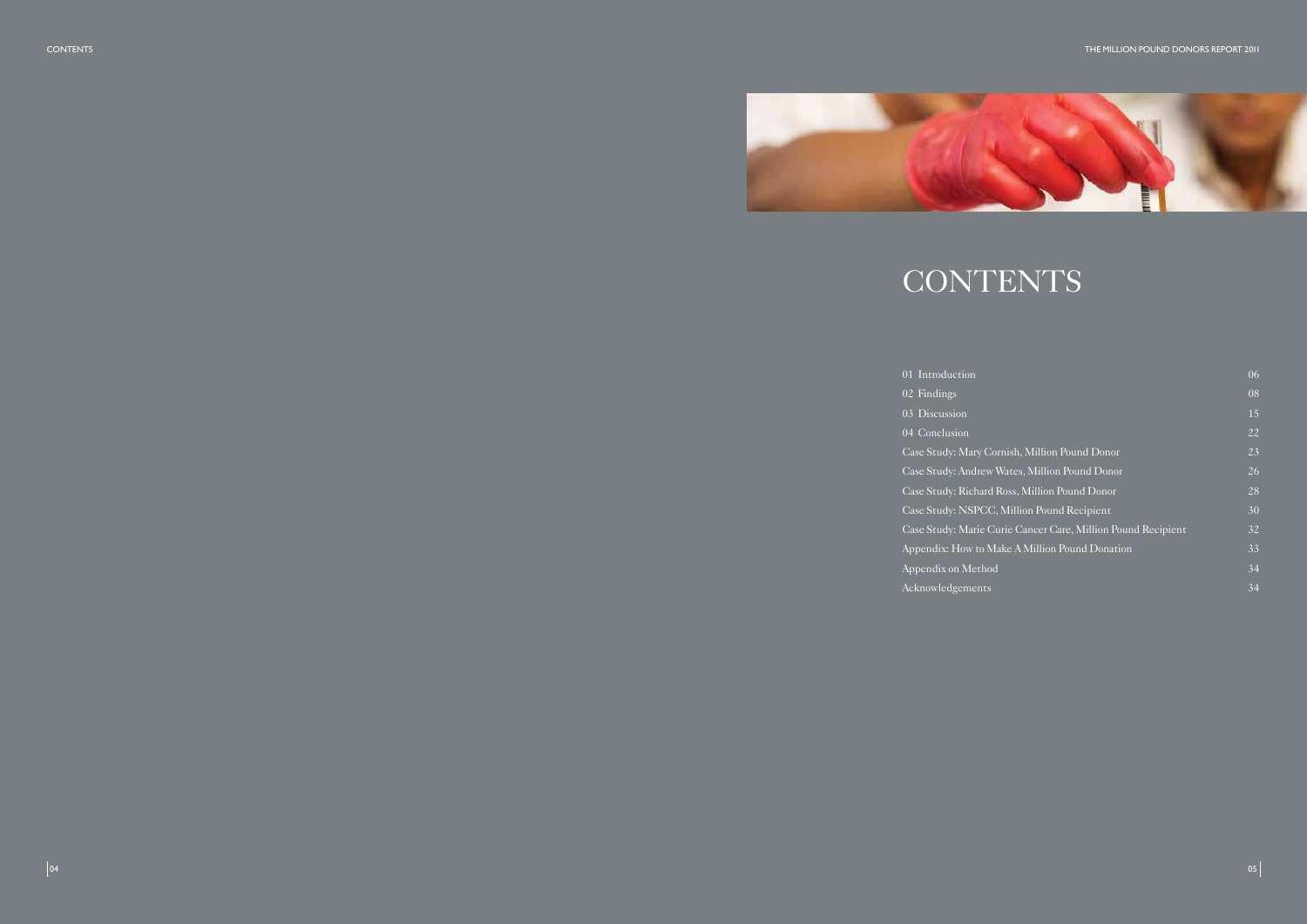# <sup>|01 |</sup> INTRODUCTION



This publication is the fourth edition of the Million Pound Donors Report, which collates and analyses data on all identifiable UK charitable donations of £1 million or more.

It describes and discusses 174 donations worth at least £1 million, made by UK donors or to UK charities in 2009/10, with a combined value of £1.312 billion.

As in previous years, this edition of the report also assesses the scale and impact of these gifts, analyses trends in major giving at this level and presents case studies of both 'million pound donors' and 'million pound recipients'.

We are aware that our data is likely to under-estimate the true value of this

We believe, however, that 'million pound donations' are a useful unit of analysis, because it is economically and psychologically significant to both donors and recipients.

largest level of philanthropy. This is due to donations that are either made anonymously, or for other reasons have not appeared in an identifiable form on the public record.

It also doesn't include very big donations that fall below our lower threshold of £1 million. This means the data in this report does not represent all significant giving, as it does not capture gifts of £10,000 - £999,999 that are still of great importance to the causes they benefit.

We are delighted that the first three Coutts Million Pound Donor Reports have received such a warm welcome, and have proved useful to a wide variety of people and organisations including donors, charities, fundraisers, philanthropic advisors and policy makers who care about developing the UK's philanthropic culture. We hope that this 2011 update will also be valuable, and we look forward to receiving feedback on how we can improve both the content and the presentation in future years.

### **Themes for the 2011 report**

While it's tempting to dwell on changes to the quantity and value of million pound donations, this report offers far more than a numeric analysis. As in previous reports, we include case studies. There is much to be learned from these accounts and we attempt to draw out some of the key lessons in the discussion section of this report. In particular, we focus on two aspects of contemporary philanthropy in the UK - the increased interest in local giving, and the efforts to create structures and strategies for giving.

### **Continuing to build a culture of philanthropy**

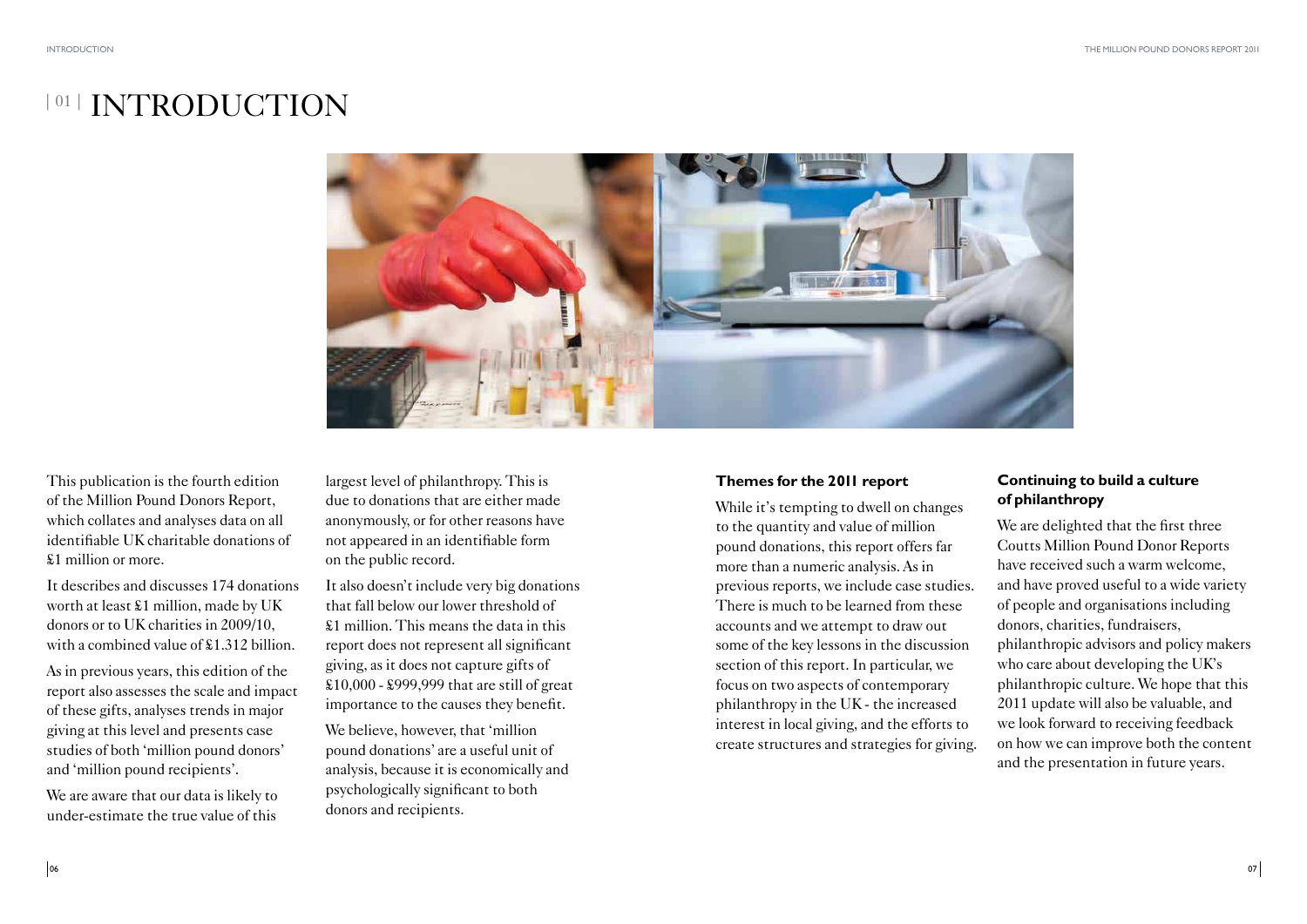#### **1. The number and value of million pound donations**

A total of 174 charitable donations worth £1 million or more were identified in 2009/10, with a combined value of £1.312 billion. While these figures have gone up and down in the period since we started tracking this data - as shown in

## <sup>| 02</sup> | FINDINGS

#### **2. The average size of million pound donations**

The average (mean) value of a million pound donation (MPD) in  $2009/10$  was £7.5 million (see Figure 1). This is lower than the mean value of £7.7 million found in 2008/09, but higher than the lowest recorded mean value of £7.4 million in 2007/08. However, the mean can be a deceptive figure as it is strongly influenced by outliers such as the handful of especially big donations. Therefore the

| Year    | Number of donations worth £1m+ | Total value of donations worth £1m+ |
|---------|--------------------------------|-------------------------------------|
| 2006/07 | 193                            | $£1.618$ billion                    |
| 2007/08 | 189                            | $£1.405$ billion                    |
| 2008/09 | <b>201</b>                     | $£1.548$ billion                    |
| 2009/10 | 174                            | £1.312 billion                      |



Table 1: The number and value of million pound donations from 2006-2010

Figure 1: The average size of million pound donations

#### **3. The source of million pound donations**

Some individual and institutional donors (charitable trusts and foundations or corporations) made multiple donations worth £1 million or more in 2009/10. Therefore a total of 73 different million pound donors were identified, which is fewer separate donors than the 95 identified in 2008/09 (see Figure 2).

Just under half (46%) of all million pound donations (80 donations) were made by individuals, either directly or through a personal charitable trust or foundation. The use of formal vehicles for giving continues to dominate, with most of the individual MPDs made via trusts and foundations.

The total value of the donations made by individuals was over three quarters of a billion pounds  $(\$782$  million). Individuals therefore remain the most significant source of these biggest charitable gifts, accounting for 60% of the total value of million pound donations (£1.312 billion)



Figure 2: The source of million pound donations

made in 2009/10. However - as in previous years - this total is influenced by one major donation into a personal charitable trust, highlighting yet again the degree to which this data is affected by single donations.

Professional foundations (defined as those where the founder is no longer alive to direct the flow of grants) are responsible for a larger share of these largest gifts than in previous years. In 2009/10, 44% of donations worth £1 million or more came from this source, compared to 39% in 2008/09.

Corporations (including direct charitable contributions from companies and those made via corporate foundations) account for around the same percentage of MPDs as in previous years. They're responsible for 10% of all donations worth £1 million or more in 2009/10, compared to 11% in 2008/09.





Table 1 - the latest figures represent the lowest number of both donations and total value since we started collecting data in 2006/07.

median (the middle value when all are placed in ascending order) and mode (most frequent value) are more useful indicators of the 'average' size donation. In 2009/10 the median maintains its value at £2 million, as was the case in most preceding years (with the exception of 2007/08 when it was slightly lower), and the mode remains £1 million, as it is every year.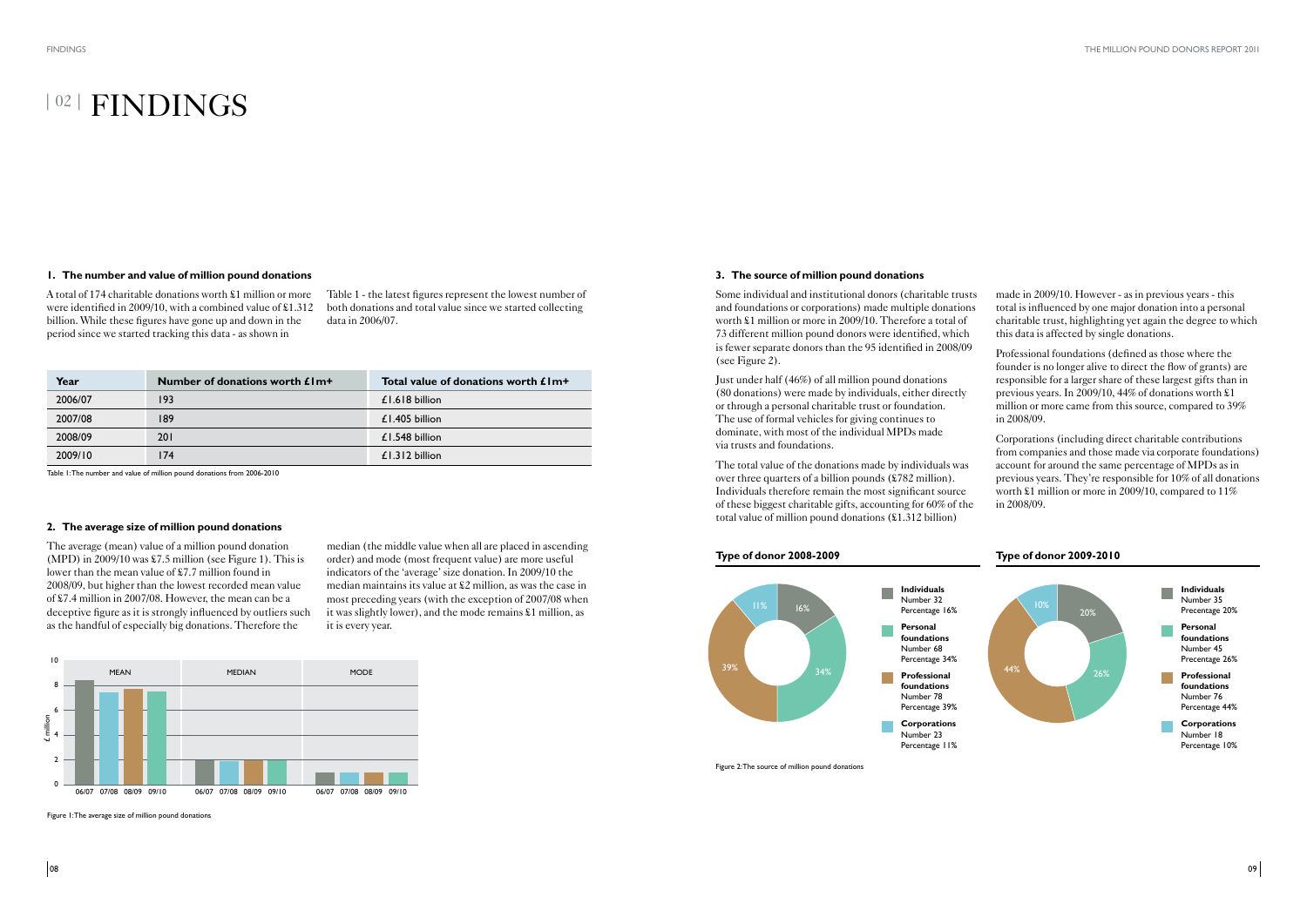### <sup>| 02</sup> | FINDINGS

#### **4. The location of million pound donors**

The 2010 report, published last year, contained the first analysis of the geographical location of million pound donors. Collecting this data is complicated, as many wealthy individuals have more than one residence and some institutional donors have more than one office. However, we have again sought to establish the 'main' address for each donor and found that London seals its position as the capital city of philanthropy in the UK. Over half (56%) of all individual donations worth £1 million or more came from people or organisations based in London (see Figure 3).

This year sees a significant drop in the number of donations made to UK charities from outside the UK, with just five international donors (primarily from the USA) compared to 15 in 2008/09.

**5. The value of million pound donations**

As in previous years, many of these largest donations tend towards the lower end, with 44% being worth less than £2 million. This figure is the same as the previous year. However, this means that the larger part of MPDs (56%) continue to be worth £2 million or more, including 10% that are worth £10 million or more (see Figure 4).

This top 10% includes one donation worth £100 million or more, consistent with 2008/09 in which one nine-figure

donation was also identified. As with all mega-

philanthropy, this donation was banked into a personal foundation for distribution at a later date, rather than

given directly to front-line charities.

Figure 3: The location of million pound donors Figure 4: The value of million pound donations

#### **6. Are million pound donations 'banked' or 'spent'?**

#### **Location of donations 2011 Value of donations 2011**







**nber of organisations receiving this many gifts received million pound donations in 2009/10**

Since this report began, we have tracked the percentage of biggest donations that is given directly to front-line charitable organisations for immediate 'spending'. We also report on the percentage that is 'banked' into charitable trusts and foundations for distribution at a later date.

The trend away from 'banking' and towards 'spending' identified in the first three years of this report has

#### **7. The recipients of million pound donations**

A total of 154 organisations were recipients of million pound donations in 2009/10 - seven fewer than in 2008/09 (see Table 3). The 154 organisations include both operating charities and charitable trusts and foundations. The vast majority – 140 - received only one donation worth £1 million or more. Organisations that received multiple million pound donations are primarily well-known

| Year    | <b>Amount 'banked' in foundations</b> | Amount 'spent' directly on charitable beneficiaries |
|---------|---------------------------------------|-----------------------------------------------------|
| 2006/07 | £913m $(56%)$                         | £705m (44%)                                         |
| 2007/08 | £597m (42%)                           | £808m (58%)                                         |
| 2008/09 | £550 $m(36%)$                         | £998m (64%)                                         |
| 2009/10 | £68 Im $(52%)$                        | £63 Im $(48%)$                                      |

Table 2: Are million pound donations 'banked' or 'spent'?

reversed, with a larger percentage 'banked' (52%) rather than 'spent' (48%) (see Table 2). Given the smaller sums involved in 2009/10, this means a significant drop in the value of funds reaching charitable beneficiaries, down from £998m in 2008/09 to £631m in the most recent year. However, as this money is irrevocably committed, it remains available for charitable spending in future years.

universities, or London-based arts and cultural organisations. Unlike previous years, when a small number of organisations received four or more MPDs - including 2008/9 when two organisations received over 10 donations of this size - we only identified organisations receiving two or three MPDs at most in 2009/10.

| Number of million pound<br>gifts received | <b>Nun</b><br>milli |
|-------------------------------------------|---------------------|
|                                           | 140                 |
|                                           |                     |
|                                           |                     |

Table 3: The recipients of million pound donations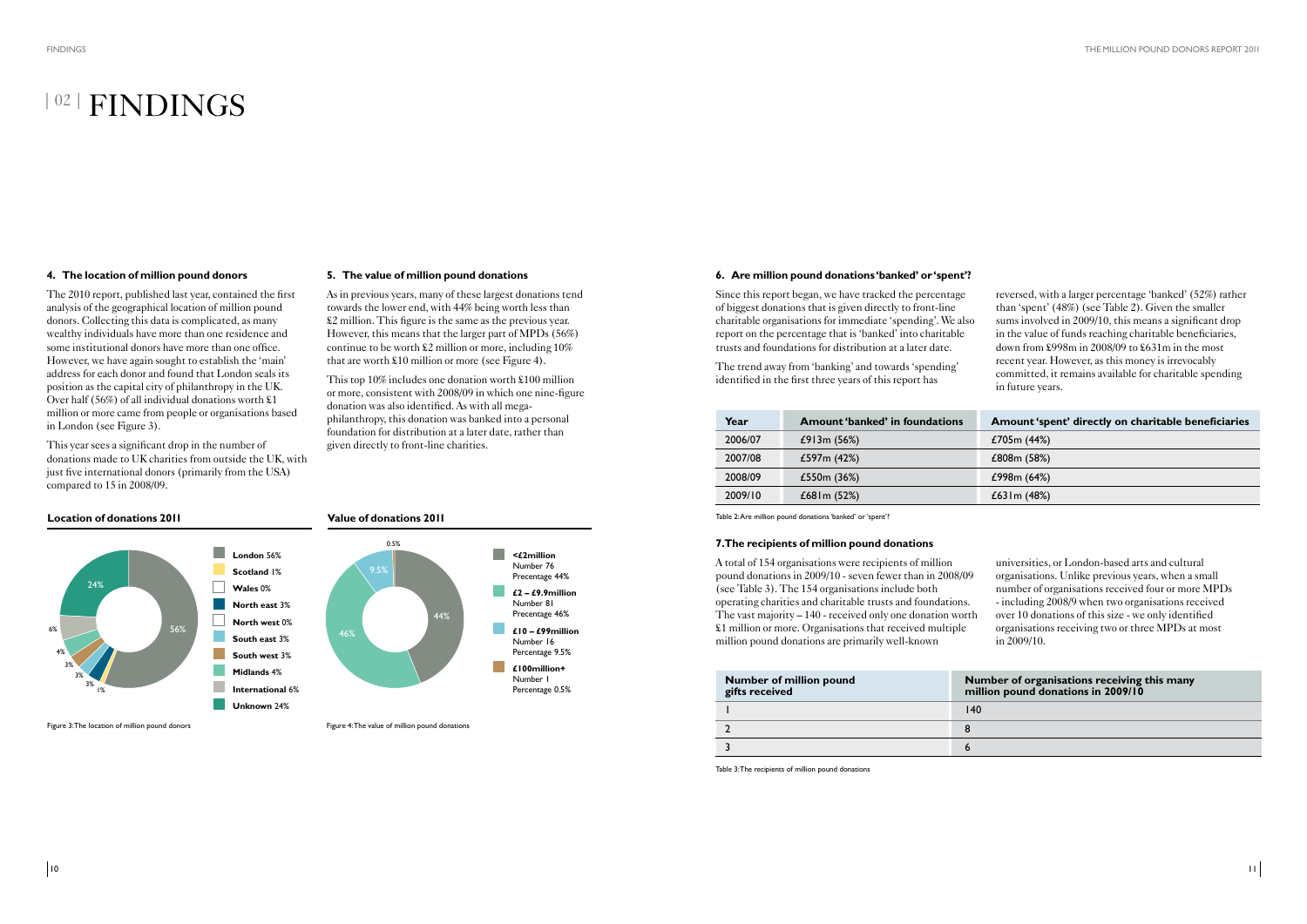#### **8. The distribution of all million pound donations**

As in all but one of the years since the start of this study, the most common destinations for MPDs are trusts and foundations (see Table 4). Over half (52%) of the total value of MPDs made in 2009/10 was placed into these giving vehicles, which is indicative of a widespread desire to undertake philanthropy in a formal and organised way. It is also promising for the future as the full value of these donations is yet to be unleashed into the wider charity sector.

Last year's top cause, higher education, has slipped back into its usual number two slot. Its temporary elevation was probably due to the launch of a matched funding scheme which incentivised donors to contribute to UK universities.

International development has seen the biggest increase, up from £53 million in 2008/09 to £143 million in 2009/10. Indeed, this cause accounted for over a fifth of all 'spent' donations (i.e. after removing the value 'banked' into trusts and foundations). This finding may be related in part to the response to the Haiti earthquake, which occurred in January 2010. Further reasons are offered by

Jamie Cooper-Hohn, who featured as a case study in the 2008 report, when she explained why she and her husband focus their philanthropy on improving the lives of children living in poverty in developing countries,

*"Million pound donors are interested in taking on a big problem and trying to address a very specific issue. The sector we work in allows you to do that, and you get more value for money – whether it's £100 or £1 million it goes a lot further in international development than money given to any other cause."*

Arts and cultural causes saw a drop in both their number and value of MPDs. However, this may change in the future as a result of the government's £55 million matched funding scheme to build endowments in the cultural sector. It was launched in July 2011 to kick-start fundraising efforts across that sector.

While most charitable sub-sectors receive less than 10% of the total value of MPDs, all types of causes can continue to count on some support from the UK's biggest donors. This is consistent with the findings of previous years.

## <sup>| 02</sup> | FINDINGS

| <b>Subsector</b>                   | No. of<br><b>MPDs</b> | <b>Total value to</b><br>this subsector | Mean<br>value | % of total<br>value | % of total<br>value of<br>'spent'<br>donations |
|------------------------------------|-----------------------|-----------------------------------------|---------------|---------------------|------------------------------------------------|
| <b>Foundations</b>                 | 40                    | £681.1m                                 | £17.0 $m$     | 52%                 |                                                |
| Higher education                   | 43                    | £299.36m                                | £7.0m         | 23%                 | 47.5%                                          |
| International development          | 25                    | £142.59m                                | L5.7m         | 11%                 | 22.6%                                          |
| Arts and culture                   | 21                    | £60.47 <sub>m</sub>                     | £2.9m         | 4.6%                | 9.6%                                           |
| Health                             | 18                    | £43.74m                                 | £2.4m         | 3.4%                | 7.0%                                           |
| Human services and welfare         | 5                     | £35.74m                                 | L7.1m         | 2.7%                | 5.7%                                           |
| Education (not universities)       | 9                     | £16.77 $m$                              | £1.9m         | 1.3%                | 2.7%                                           |
| Overseas                           | 7                     | £13.59m                                 | £1.9m         | 1.0%                | 2.2%                                           |
| Environment and animals            | $\overline{2}$        | £7.03m                                  | L3.5m         | 0.5%                | 1.1%                                           |
| Other public service benefit       | 3                     | £6.9m                                   | £2.3m         | 0.5%                | 1.0%                                           |
| Religious organisations and causes |                       | £5m                                     | £5m           | 0.4%                | 0.8%                                           |
| All                                | 174                   | £1.312bn                                | L7.5m         | 100%                | 100%                                           |

Table 4: The distribution of all million pound donations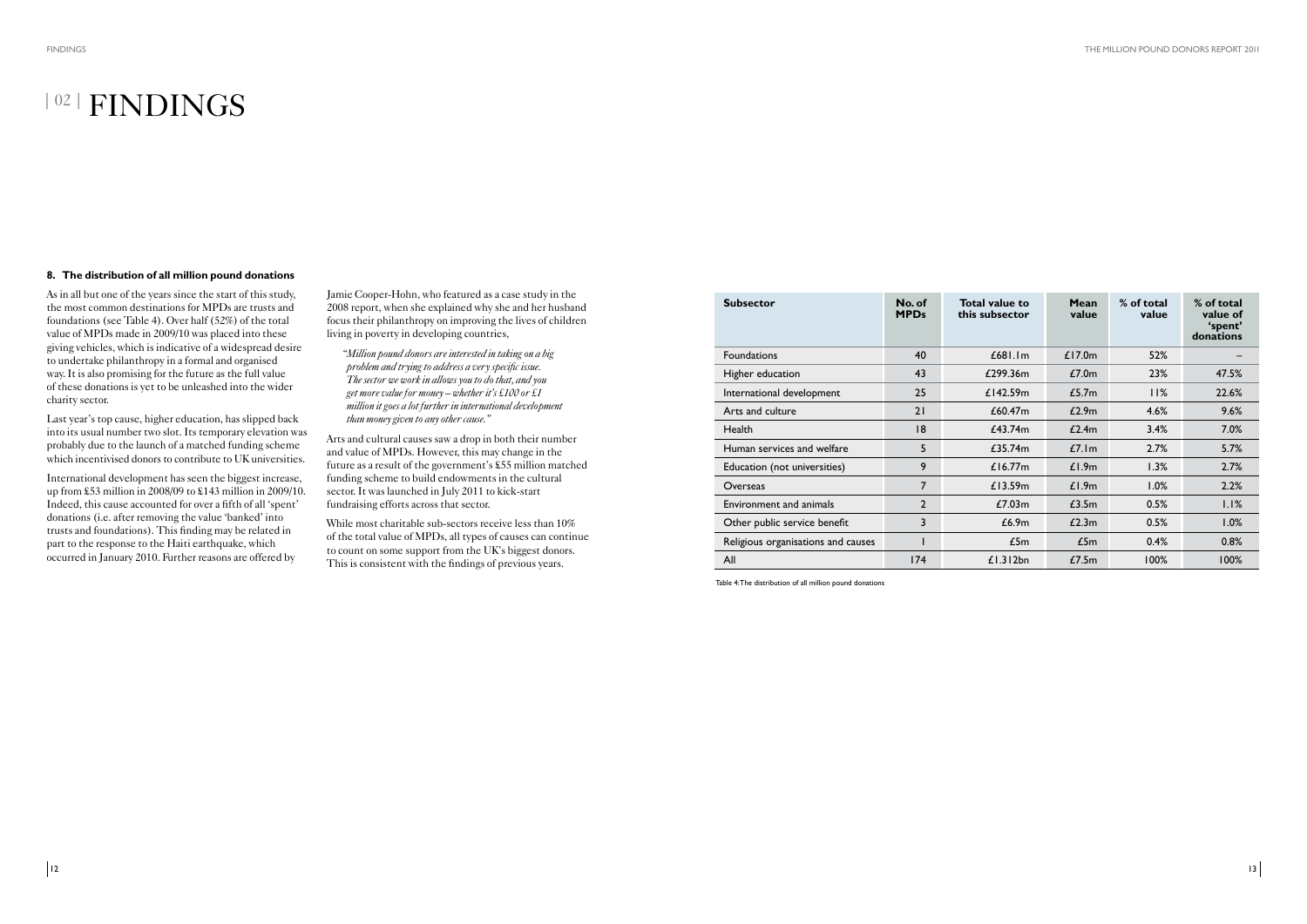# <sup>| 02</sup> | FINDINGS

# <sup>|03 |</sup> DISCUSSION

#### **9. The distribution of million pound donations made by individuals**

Since the second edition of this report, we have provided separate data on the amount and distribution of MPDs made by individuals, as there is a particular interest in their philanthropic activities.

In 2009/10 we identified 80 separate donations made by individuals, either directly or through a personal charitable trust or foundation (see Table 5). This is 20% fewer than the 100 MPDs identified last year. The total value has also decreased, from just over £1 billion, to £782 million. However, the average (mean) value is similar, at £9.8 million in 2009/10, compared to £10.2 million in 2008/09.

The causes favoured by individual donors giving at this level have also changed. Higher education has dropped from the top cause (once money 'banked' in foundations is

excluded from the calculation) to the fourth most popular destination, after international development, arts and culture and human services and welfare.

Commenting on this finding, Joanna Motion, until recently a senior figure at CASE, the organisation responsible for promoting philanthropic donations to universities globally, and now a consultant at More Partnership, says:

*"University development offices in the UK are still evolving organisms. 'Spikes' in donations, rather than a steady upward trajectory, are a reflection of that. The growth in professionalism that the Government Matched Funding Scheme has helped to drive will, however, push both the number and scale of gifts to education steadily upward over the next few years."*

The authoritative UK Giving report<sup>1</sup> shows that general charitable giving in 2009/10 amounted to £10.6 billion, a figure that shows some uplift in giving levels but is still some way off the peak of £11.3 billion in 2007/08.

| <b>Subsector</b>                   | No. of<br><b>MPDs</b> | <b>Total value to</b><br>this subsector | Mean<br>value | % of total<br>value | % of total<br>value of<br>'spent'<br>donations |
|------------------------------------|-----------------------|-----------------------------------------|---------------|---------------------|------------------------------------------------|
| Foundations                        | 26                    | £593.76m                                | £22.8m        | 75.9%               |                                                |
| International development          | $\overline{10}$       | £54.74m                                 | L5.5m         | 6.9%                | 29.0%                                          |
| Arts and culture                   | 12                    | £34.87m                                 | £2.9m         | 4.4%                | 18.5%                                          |
| Human services and welfare         | $\overline{4}$        | £33.4m                                  | £8.35m        | 4.3%                | 17.7%                                          |
| Higher education                   | $\mathsf{I}$          | £22.11m                                 | £2m           | 2.8%                | 11.7%                                          |
| <b>Health</b>                      | 5                     | £14.55m                                 | £2.9m         | 1.9%                | 7.7%                                           |
| Education (not universities)       | 5                     | £7.25m                                  | £1.5m         | 1.0%                | 3.8%                                           |
| Environment and animals            | $\overline{2}$        | £7.03m                                  | £3.5m         | 1.0%                | 3.7%                                           |
| Other public service benefit       | $\overline{2}$        | £5.84m                                  | £2.9m         | 0.7%                | 3.1%                                           |
| Religious organisations and causes |                       | L5m                                     | £5m           | 0.6%                | 2.7%                                           |
| Overseas                           | $\overline{2}$        | £3.86m                                  | £1.9m         | 0.5%                | 2.0%                                           |
| All                                | 80                    | £782.41                                 | £9.8m         | 100%                | 100%                                           |

While there has been a decline in the number and value of the donations, we believe that there are also many positive and promising messages contained in these pages - primarily in the case studies - which reveal a growing desire amongst philanthropists to do it 'differently' and 'better'.

This chapter discusses the wider context for the UK's philanthropy sector, focusing on:

- **1. Million pound donations and wider trends in charitable giving**
- **2. Philanthropy and the social, economic and political context**
- **3. Initiatives to encourage philanthropy**

It concludes with an overview of two themes that have emerged from the case studies and from observations of the changing field of philanthropy:

- **a. The growing prominence of local giving**
- **b. Creating structures and strategies for giving**

#### **1. Million pound donations and wider trends in charitable giving**

While the number and value of million pound donations have gone up and down in the time since this report was first launched in 2008 (covering the 2006/07 period) the figures in this year's report are the lowest we have identified. However, data collected on other types of charitable giving - and in comparable countries - shows that the changes in major philanthropy set out in this report are comparable with wider trends.

The Sunday Times Rich List 2010 reported an 11.5% decrease in donations by its top charitable givers. As this drop coincided with the 37% fall in wealth brought about by the recession, the authors conclude that "relatively speaking, philanthropy remains buoyant".

Research into annual trends in the charitable giving of the largest 100 UK family foundations found an 8.7% fall in the value of donations from this source between 2008/09 and 2009/10. The report, published by the Centre for Giving and Philanthropy and the Pears Foundation, found a year-on-year decline from £1.41 billion to £1.29 billion.

In the USA, even more significant changes have been recorded. Data on million dollar donations compiled by the Center on Philanthropy at Indiana University<sup>2</sup> shows changes in both the number and total value of million dollar donations over a similar period 3 , as shown in table 6.

Data from the top 400 fundraising charities in the USA shows just how hard the recession hit. 2009 saw an unprecedented 11% decline in the total raised, and the small gains of 2010 mean they are still not raising as much as they did before the recession 4 .

So while it's clearly disappointing that we found some dip in the year-on-year figures for million pound donations, it is consistent with wider trends.

Table 5: The distribution of million pound donations made by individuals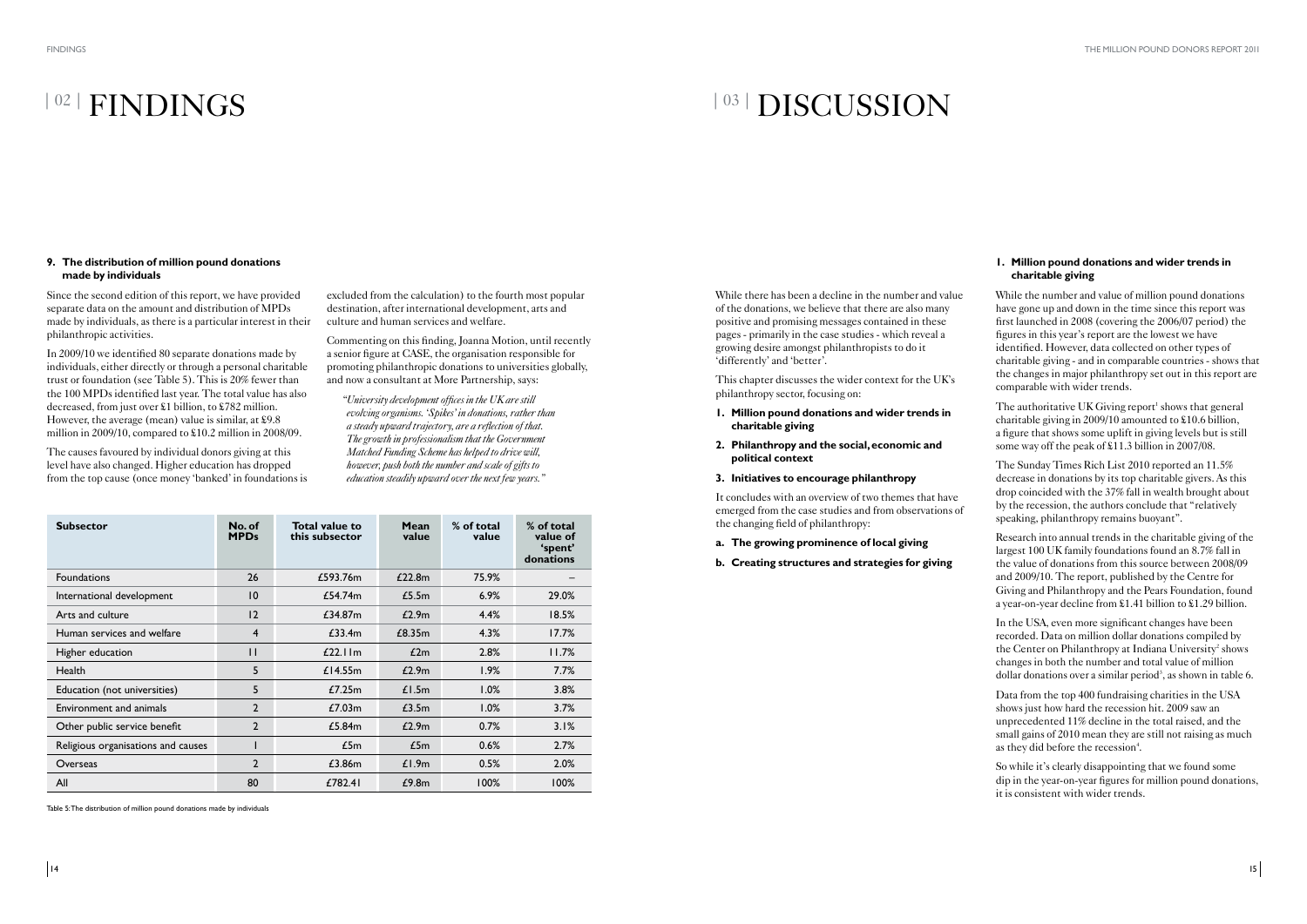## <sup>|03 |</sup> DISCUSSION

| Year | Number of \$ million donations<br>made by individuals | Total value of \$ million donations<br>made by individuals |
|------|-------------------------------------------------------|------------------------------------------------------------|
| 2008 | 745                                                   | \$12.87 bn                                                 |
| 2009 | 455                                                   | \$4.97 bn                                                  |
| 2010 | 605                                                   | \$4.44 bn                                                  |

#### **2. Philanthropy and the social, economic and political context**

Philanthropy does not occur in a vacuum - it is influenced by the economic, social and political climate. These are clearly difficult times, primarily in an economic sense, with the continuing fallout from the recent recession and the start of the Eurozone crises in Autumn 2009.

2009/10 was a period of political change, with the formation of the new coalition government in May 2010, and the subsequent introduction of the efforts to reduce government deficit through severe and wide-ranging cuts in public spending.

Contemporary philanthropy is a product of these difficult times and it is not surprising that we find ourselves in a time of flux and uncertainty.

Recession has uneven consequences; some individuals have seen profits and personal wealth rise, and some individual and institutional donors feel no pressing reason to reduce their giving.

Equally, even where wealth has fallen, some may decide to maintain – or even increase – their giving, on the basis that their remaining wealth is still substantial and that their contributions are needed now more than ever. Conversely, some donors whose wealth remains relatively intact may be feeling financially more cautious, and decide to reduce or delay making larger donations.

And as interesting as annual fluctuations can be, we shouldn't place too much emphasis on year-on-year trends. The world of million pound donors in the UK is a small one, consisting of fewer than 100 individuals. What may appear to be a significant development (in either a positive or a negative direction) may simply reflect the decision of a few donors to make, delay or withhold a donation within any given financial year. A year in which a particularly large donation is made is a happy one - but the reverse isn't necessarily true. Decisions to establish major new foundations or make a significant donations must happen at some given date, but the failure of such singular events to be repeated in the following twelve months does not necessarily indicate grave problems in the underlying philanthropic culture.

was a particularly slow time period for the sale of companies. According to media reports initial public offerings (IPOs) ground almost to a standstill during this period<sup>6</sup>, and the IPO market was described as "lacklustre" and "continuing to struggle in the UK"<sup>7</sup>. A senior financier claimed that renewed stock market turbulence had held back the IPO market<sup>8</sup>.

Reductions in wealth are likely to have had some impact on UK philanthropy. The World Wealth Report published by Capgemini and Merrill Lynch Global Wealth Management refers to the "staggering losses" that occurred as a result of the recent turmoil in the global financial markets.

While markets have seen modest recovery since the 2008 low, it is likely that many individuals are feeling cautious and less willing to deploy their financial resources. According to the 2011 edition of the World Wealth Report, despite a 7.2% increase in the wealth of European high net worth individuals (HNWIs) during 2010, they are very aware of the risks, and the report concludes: "In these uncertain times, HNWIs are keen to preserve capital."<sup>5</sup>

Major philanthropic acts are usually preceded by major wealth creation events. Typically, an entrepreneur sells his or her company and uses some of the proceeds to establish a private charitable foundation. Yet 2009/10

Table 6: Million dollar donations made by individuals in 2008 to 2010

In other words, the sources of wealth that traditionally instigate fresh philanthropy just haven't been there – so it's not surprising that fewer acts of major philanthropy have occurred.

It's also important to remember that the scale and extent of philanthropy is affected by changes in demand, as well as in supply.

Donors may remain willing to donate – yet giving can drop because charities feel it's not an appropriate time to ask for big donations. Fundraisers may have decided not to launch major new appeals or make 'big asks' of their donors once the extent of the recession became clear.

As Karl Wilding, Head of Policy, Research and Foresight at the National Council for Voluntary Organisations (NCVO) says:

 *"This data does not suggest that giving by the rich is falling off a cliff edge. Very few donors make million pound donations, and we know that datasets with small populations are likely to be more erratic. They say that one swallow doesn't make a summer, and it's also true that one data point does not make a trend. The ups and downs in the number and value of million pound donations looks to me like the sort of natural undulation you would expect to find in this sort of dataset. Rather than focus on the year to year change, we instead should focus on the bigger picture - how do we build a culture of philanthropy where many, many more gifts of this size are the norm every year and changes of this magnitude are negligible?"*

### **3. Initiatives to encourage philanthropy**

In the past twelve months there have been high profile efforts to encourage the development of philanthropy from both within and outside of government.

#### **Governmental philanthropy initiatives**

Philanthropy has emerged as a key plank of the current coalition government's Big Society agenda. The past year has seen a number of efforts to implement the promise made in the coalition agreement back in May 2010, to "take a range of measures to encourage charitable giving and philanthropy".

March 2011's budget set out a number of ideas to build a more philanthropic culture, including a proposal to reduce inheritance tax for those who leave at least a tenth of their estate to charity. Further tax breaks were accorded to people donating works of art and historical objects of national importance.

Two months later, in May 2011, the government published a Giving White Paper, with the central aim of making giving 'easier' and 'more compelling'.

In the foreword, the two ministers with responsibilities in this area - Nick Hurd, Minister for Civil Society, and Francis Maude, Minister for the Cabinet Office – declared: "Our ambition is to stimulate a step change in giving."

This kind of language indicates a White Paper containing more than policy proposals. Indeed, it also identified the wider benefits generated by giving at a number of levels: for those who are helped by philanthropic funding, for wider society that is strengthened by the relationships and trust that it builds, and for the givers themselves who benefit from the pleasure of making a difference. Recognising the importance of the wider philanthropic infrastructure, the White Paper also describes the importance of providing "better support to those that provide and manage opportunities to give".

Another element of government efforts to promote philanthropy is providing new means to celebrate giving.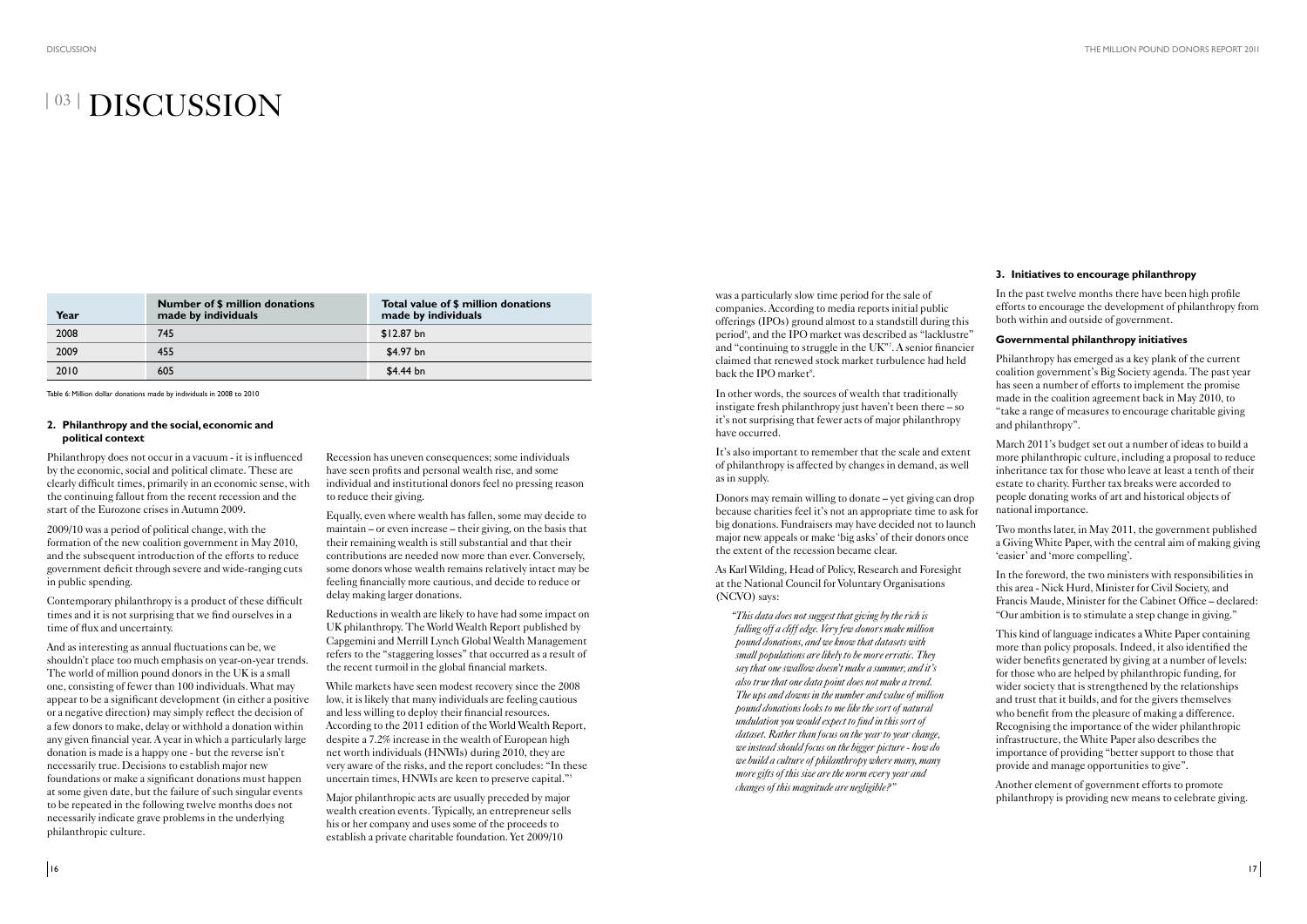## <sup>|03 |</sup> DISCUSSION

#### **a. The growing prominence of local giving**

Local philanthropy gives donors the opportunity to make a contribution to a community that matters to them personally, whether it be the area where they grew up, built their business, raised a family or have a special connection for some other reason.

This type of philanthropy has risen in prominence during 2011, and promises to continue to attract attention into 2012 and beyond. Efforts to promote local philanthropy are being initiated in a wide variety of sectors including the government, the media, charities and corporations, as the following three examples show.

One of the most prominent geographically defined philanthropic initiatives that has arisen in recent years is the London Dispossessed Fund, organised by the Evening Standard newspaper. Begun in summer 2010, it has now raised over £7 million to address the causes and effects of poverty in the capital city. The riots of 2011, which started in London and caused greatest damage in areas already experiencing high levels of deprivation - such as Tottenham and Lewisham – brought new momentum, and monies are now being distributed to riot-hit areas.

The fund is being run in partnership with Community Foundation Network (CFN), whose chief executive, Stephen Hammersley, says:

*"This initiative tapped into the desire of Londoners to make a difference. Some of the well-off gave significant sums and many others gave smaller amounts. People also volunteered, and community groups were equipped to change people's lives for the better as a result. This goes on around the country all the time, enabled by community foundations. In London, the partnership with the London Evening Standard newspaper - which ran a series of stories highlighting the plight of disadvantaged Londoners – provided the oxygen of publicity and profile that took it to a new level."*

CFN is also spearheading a new three-year project to transform local philanthropy across the UK. The Esmée Fairbairn Foundation is funding the initiative to the tune of £750,000 to mark its own 50th anniversary. This will be used to create a fellowship of local philanthropists. Activities will include donor education and donor networking events, with the ultimate aim of strengthening the culture of local giving across the UK. Commenting on this initiative, Clare Brooks, Director of Philanthropy at CFN, says:

*"The idea of creating a fellowship of local philanthropists came about as a response to the realisation that sociability and conviviality make philanthropy more attractive to potential donors. Donors really do enjoy getting together and swapping stories, contacts, skills and information. We are delighted that The Esmée Fairbairn Foundation has chosen to support this initiative, and are convinced it will help to encourage more and better giving."*

The most high profile non-governmental initiative of 2011 was The Philanthropy Review, a sector-led inquiry, which sought to encourage more giving by a larger number of people. The Philanthropy Review was launched in December 2010 and published its final report in June 2011, which contained three sets of specific proposals:

In September 2011 a new report focused on local philanthropy was published by Coutts. *Inspiring Local Philanthropy: Making a difference in local communities* was produced as a result of the many conversations Coutts has with clients who want to support the communities they care about.

The report highlights the contribution of philanthropy to local communities, showing donors how to get started, and sharing inspiring approaches and stories. One of the donors featured in the report is Andrew Preston, who created his wealth by working in the financial sector in London, before returning to live and concentrate his giving in his home town of Middlesborough. He is quoted as saying: "I just feel a sense of pride about where I grew up and I think it is my duty to help the community."

Although the inquiry has finished, a core group of The Philanthropy Review will continue to meet to oversee implementation of its recommendations. It is therefore likely to continue to be a key player in the philanthropy sector in the coming year, not least because it has earmarked 2012 as 'a year where giving is celebrated, where more people think about what they give and where those who can, pledge to give more'.

The report also includes a profile of Peter Saunders OBE, who lives and has built his business in rural Wales, where he now channels his charitable activity. He describes some of the many advantages of focusing philanthropy on a local geographic area: "The great thing about giving locally is that you have intimate knowledge of that area. This means that you can select what you fund wisely, get involved with the causes and influence what happens with the funding".

The case studies of million pound donors contained in all editions of the Million Pound Donors Report show that many of the nation's biggest donors focus their giving on a particular geographical area.

The charitable trust established by Mary Cornish, profiled in this edition of the Million Pound Donors Report, gives to projects in Yorkshire. This focus is described as a result of both practical and personal factors that are relevant to herself as a donor and to her fellow trustees, as she explains: "We all just decided it would be a lot tidier and a lot more personal to us if we restricted it to the county where we lived and worked".

Mary Cornish also says the geographical restriction makes it easier to visit projects, either during the application process or after funding has been provided, to see how the work is progressing. The opportunity to see the projects they have funded in action and to meet staff, volunteers and beneficiaries, is often cited as important for donors.

In sum, local giving is viewed by many philanthropists as an especially satisfying way to support the causes they care about, because it makes the philanthropy more meaningful, which in turn can make it more real, inspiring and enjoyable.

This is intended to counter the cynicism about the motivations of major donors that persists in the UK – particularly in some sections of the media. A significant example is the creation of a new philanthropy committee to review candidates for honours.

#### **Non-governmental philanthropy initiatives**

The past twelve months have also seen a variety of pro-philanthropic activity outside government.

For example, Philanthropy UK, the leading resource for free and impartial advice to aspiring philanthropists, has attracted ongoing funding for its work, and re-launched its website at www.philanthropyuk.org

- 1. Making it easier to give, for example by promoting payroll giving and establishing charity bank accounts.
- 2. Encouraging giving, for example by extending tax breaks to donations of all types of assets and by introducing Lifetime Legacies<sup>9</sup>.
- 3. Changing the culture of giving, for example by educating a larger number of children about giving from an earlier age, and by launching a national campaign called Give More to galvanise support for charities during these difficult economic times.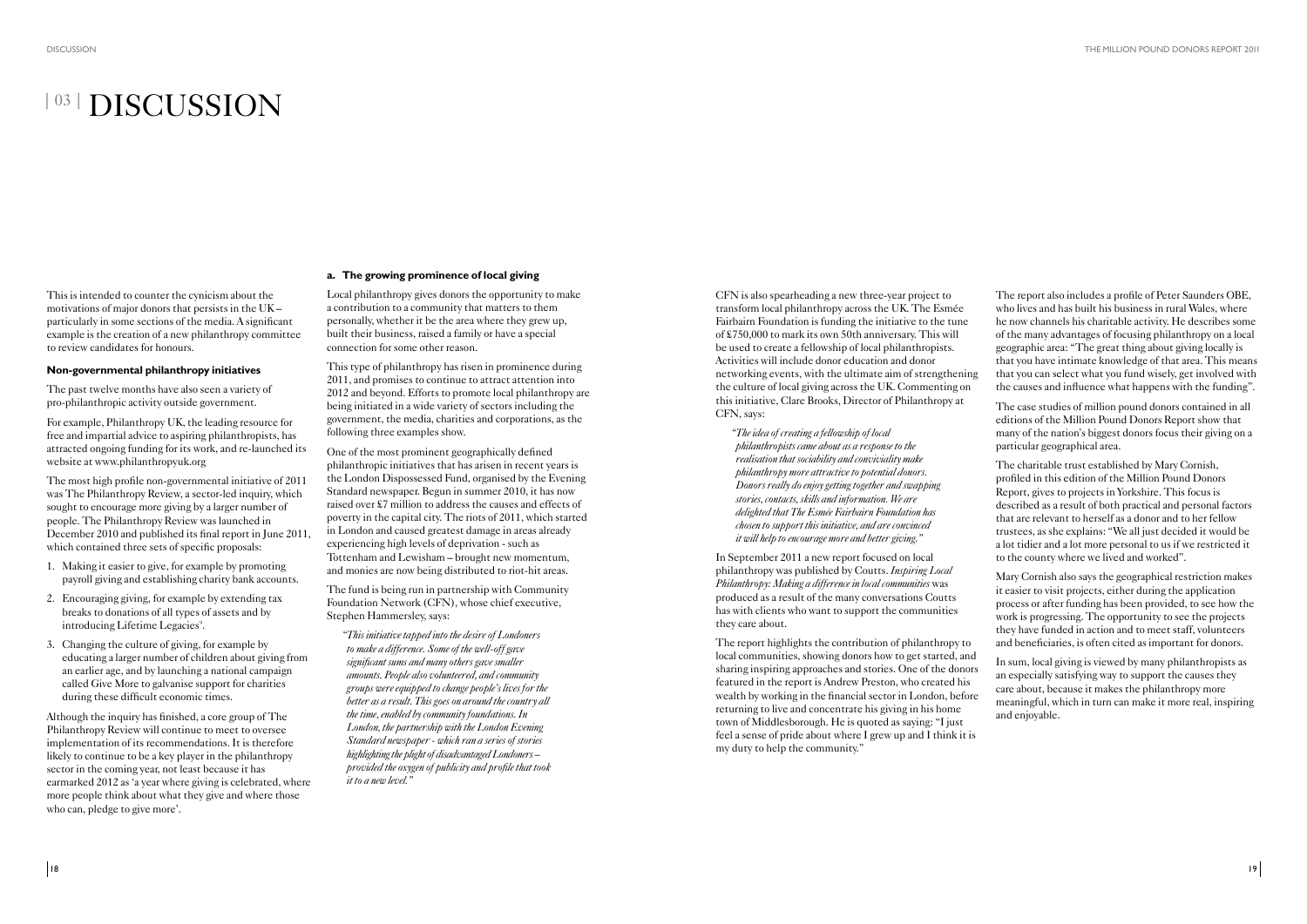## <sup>|03 |</sup> DISCUSSION

#### **b. Creating structures and strategies for giving**

Many of the million pound donors profiled in this edition of the report, and in earlier editions, have described the importance of a process where they have moved from a 'scattergun' approach in which funds are distributed reactively to a variety of diverse causes, to a more focused distribution to a smaller number of causes that they have pro-actively chosen. For example, Richard Ross, whose foundation now exclusively funds medical research, says:

There are many ways of acquiring a philanthropic focus, and a large number of sources or advice to help philanthropists create a structure for their giving.

 "Initially we didn't have a focus for our philanthropy, so there was no structure to our donations. We received up to a thousand requests a year and gave mainly to welfare causes."

For example, Coutts has produced a Philanthropy Handbook, and Philanthropy UK has collated a wide variety of such resources on its website, and in a publication called 'A Guide to Giving' (now in its third edition and also sponsored by Coutts), which is available online and in hard copy www.philanthropyuk.org/ publications/guide-giving

The editor of the first edition, Susan Mackenzie, says:

*"Major donors should remember three key principles: give responsibly, understand the impact of your giving and seek good advice. Effective giving involves making informed choices, being confident that gifts will make a difference and being assured that donations are an efficient use of money".*

Developing a philanthropic strategy takes time and effort, especially when large sums of money are involved. John Stone, who was profiled in the first edition of this report said:

Yet it is also important to remember that creating a philanthropic strategy is a dynamic process that needs to be refreshed on an ongoing basis. The content of the three circles in Figure 5 are open to change throughout a donor's lifetime, so it becomes necessary to revisit decisions made about where and how to focus philanthropic efforts.

*"When we began we didn't have a passion for any particular cause, we really started with a blank piece of paper. We sought advice from Coutts and New Philanthropy Capital, who asked us lots of questions and got us thinking about how we could achieve the biggest effect with the money we had."*

#### Since 2008, John Stone has greatly scaled up his philanthropy, and now says,

*"As thinkers from Aristotle to Andrew Carnegie have pointed out, it is harder to give money away intelligently than it is to earn it in the first place. In my case, it has taken me five years to scale up my philanthropy to be able to make significant grants. I wanted to be sure that my money would be put to the best possible use and have the biggest impact on those I chose to help. It does take time to give strategically in this way, but I believe it is better to proceed slowly and carefully, to ensure that philanthropic donations are committed wisely, which should bring more more long-term benefit to society and, as others will be more inspired by seeing money well-spent, it should eventually result in bigger funding for charities."*

The appendix on 'How to make a million pound donation' at the end of this report, also contains useful advice to donors starting out on their philanthropic journey.

As Maya Prabhu, Head of UK Philanthropy at Coutts, advises:

*"There is no single 'right way' to do philanthropy but many right ways. In developing your philanthropy strategy it can be helpful to begin by thinking about your interests, passions and concerns, understanding the context of the issues or geographical areas you may wish to support and then matching this with the resources your have to offer – financial, your expertise and network."*

Finally, it's worth noting that more focused, structured and strategic philanthropy creates a virtuous circle where the donors' confidence and enjoyment raises both the incidence and level of their giving as David Carrington writes in the foreword to the Coutts Philanthropy Handbook:

*"The more confident and informed the donor becomes, the more active and discerning they become as philanthropists, both in their support for the charities on which they choose to focus their attention and also in their advocacy among friends and colleagues of the personal value they derive from their philanthropy."*

In the simplest terms, a philanthropic strategy finds the best match between a donor's values, passions and interests, their resources available (including money, time and expertise), and the challenges and opportunities in relation to their chosen area(s) of interest, as the following diagram illustrates:



Figure 5: Finding a focus for giving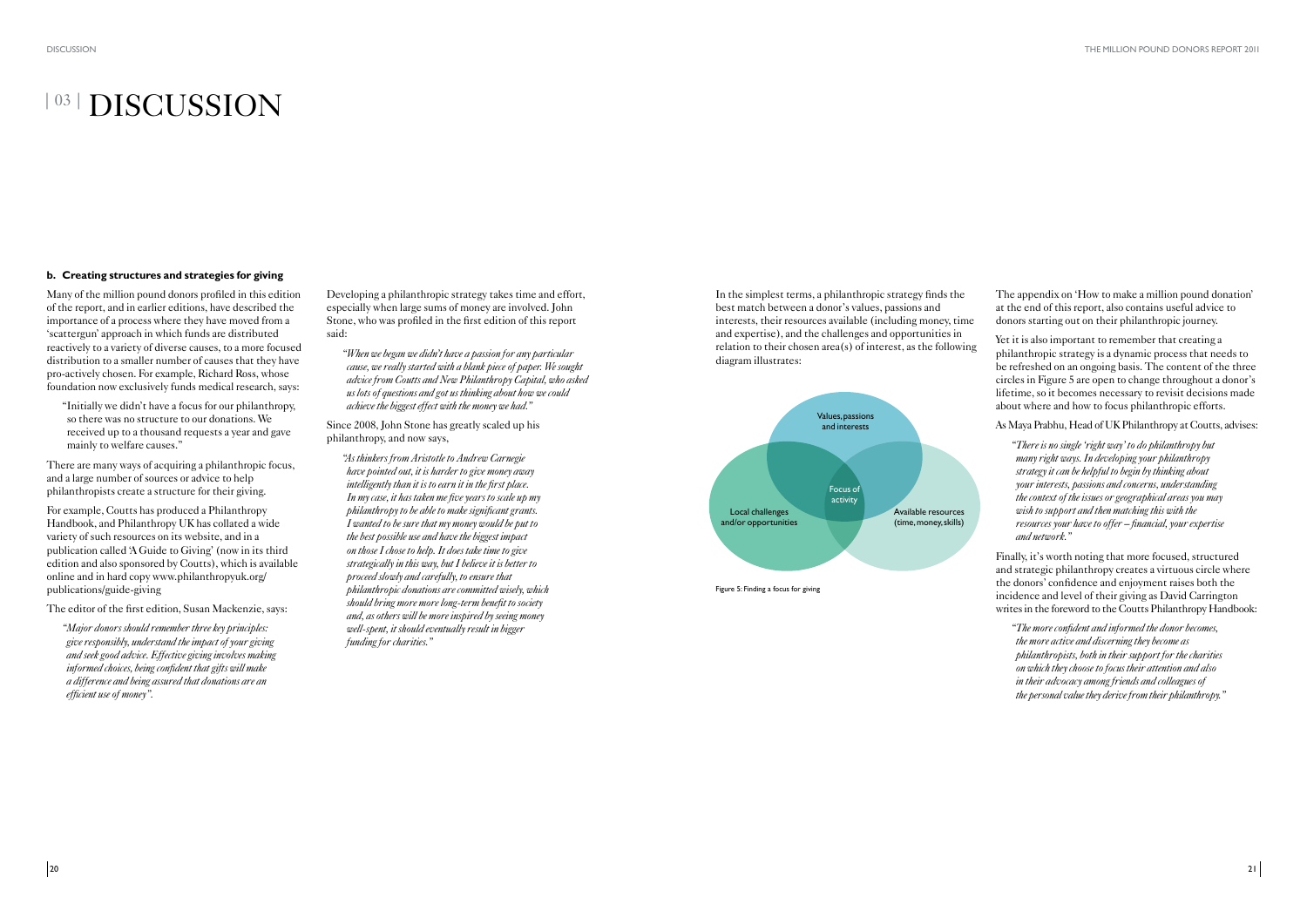### <sup>104</sup> CONCLUSION

This report sets out everything we have been able to learn about million pound donations made in the UK, or to UK charities, in 2009/10. As we indicate in the introduction and in the methodology appendix, we are aware that our data is likely to under-estimate the true value of this largest level of philanthropy.

- Decreases in wealth and associated falls in financial security and confidence - may have left donors less inclined to give away large sums
- Those seeking funds within charities may have been less likely to ask for large sums, believing the economic situation makes such an ask inappropriate or more likely to fail

It is therefore a conservative estimate when we claim there were 174 donations worth £1 million or more, made in 2009/10 with a combined value of £1.3 billion. This is a clear decrease in both the number and value of donations from the previous year, and we have suggested a number of potential explanations for this situation, notably:

It's likely that a combination of factors is at play, and a more precise understanding of what is happening is unlikely to become clear for some time.

While this annual report can give a flavour of developments in UK philanthropy, it's important to reiterate that the small world of million pound donors in the UK means that no firm conclusions can be drawn until we have data stretching over a longer period. Indeed, the key lesson from the figures in this year's report may be that we must learn to accept that major philanthropic gifts occur in a lumpy and uneven fashion, and resist reading too much into sudden peaks and troughs.

We hope this fourth report on million pound donations will help to inspire potential donors. We also hope it will prove useful to policymakers developing initiatives to encourage major philanthropy - and that it will help fundraisers to develop their relationships with people who have the capacity to make million pound donations.

We can, however, safely conclude that this has been an eventful year for philanthropy in the UK. Philanthropy is under the spotlight and a number of encouraging developments have taken place – including proposals for new incentives and efforts to encourage and celebrate giving.

It's also important to remember that this heightened awareness is accompanied by greater public scrutiny of charitable giving, especially by wealthy and high profile people. This can result in greater criticism - at least in the shorter-term - when public perceptions are driven more by opinions on wealth than the act of giving it away.

There have been key changes in the wider context for philanthropy – some coming from government and some not. There have also been interesting developments in the appeal of local giving and the creation of structures for philanthropic activities.

We also hope it continues to fill in an important gap in our collective knowledge about major donations and stimulates useful discussions. We appreciate feedback from any readers, be they donors, fundraisers, policy makers or others who care about philanthropy – which can be sent to the author at b.breeze@kent.ac.uk. We'll take all comments on board so that future versions of the report can be even more comprehensive.

We will continue to collect and analyse data on million pound donations and look forward to publishing our findings for the years 2010/11.

**Mary Cornish chairs The Brelms Trust, which she established in 2007 with an endowment of £2.6m. She was also a trustee of the Evan Cornish Foundation from 2005-10.** 

"My mother, siblings and I all contributed to set up a family foundation in my dad's name, and I was involved in that for just over five years. But I'd always had in the back of my mind the idea of setting up something in my own right, which reflected my background. I studied sociology at university, then was employed in the voluntary sector, followed by statutory social work services where I helped to develop and support community groups. I worked firstly as a volunteer in Reading, and then in York and Sheffield in some areas of huge disadvantage, delivering services to those individuals, so I had experience in that field and felt I knew what I was talking about.

> We only support projects in Yorkshire but we didn't set out with a geographical focus, it happened by accident. I was having discussions with the other trustees whilst writing our objects for the Charity Commission and we all just decided it would be a lot tidier and a lot more personal to us if we restricted it to the county where we lived and worked. Also, we're keen to meet applicants – it doesn't always happen, it can just be on the phone or by email but we visit about 25% of applicants during the assessment

I wanted to do something really constructive with the wealth that was coming to me from my father rather than keep it for myself – I know that risks sounds saintly, but I'm not! The idea just grew inside my head, and it's something I used to discuss with my father quite a lot. Like many entrepreneurs, he wasn't driven by making money but by being creative and doing new things all the time. He used to donate haphazardly to organisations that wrote to him, and could be ridiculously generous, then other times he wouldn't give anything - there was no structure to his giving. I talked to him about it, but it wasn't his field and if I'd had the time I might have been more involved in his company giving strategy.

Then a number of things came together at the same time: I inherited the money,  $\overline{I}$  felt I had the time and a bit more energy than earlier in life when I was busy with my career and family, and I had some experience to know where that money might best be directed. So I got on and did it! It took about a year to go through the hoops to get The Brelms Trust set up. We formally started in 2007, so we're now in our fourth year.

life were aware that I had any background of wealth – I wasn't being secretive, it just wasn't relevant to my lifestyle. There were only certain people who knew that I could potentially have been a very wealthy person, but I chose to shift it sideways, if you like. The trustee group evolved and the circle has gone wider: there's now five of us, and I'd like to get it up to six or seven to fill the gaps in skills and background.

It sounds like such a sound-bite, but our aim is to make some kind of difference. As we give out relatively small grants, we focus on smaller organisations embedded in their communities because they can do a lot with sums which would make very little difference to a big charity, so we're unlikely to fund organisations with an annual budget over £1 million. We don't give unrestricted funding, we prefer to fund projects with an identifiable price tag - like a summer playscheme for example. If an applicant can't show the project is separately run and controlled within the umbrella of their organisation, then we'd say no however good it looks. We do fund capital and revenue costs and we're willing to pay for the boring things that are very difficult to get funding for, like manning the telephone or paying the rent. We've noticed that capital fundraising appeals are quite successful, because it's easier for funders to relate to something tangible, so we tend to help to maintain an organisation or set up a new idea, rather than help to build a building – which anyway has to be maintained and staffed. Recently we've had a few requests to part-fund salaries because of actual or threatened local authority cuts, so we've helped to prevent workers' hours being cut.

The name of the trust is an acronym: each letter stands for the names of one of my four children, my mother and my granddaughter, so it's meaningful to me. The first trustees, in addition to myself, were my solicitor and two close friends who are also ex-colleagues, who I knew would be interested and have something to offer. I didn't involve too many people from a wider sphere because I wanted it to be small and personal. Also, not many people from my social process or after the first year of a multi-year grant, to see how they've progressed. When we visit we usually meet the person who put in the application, who's often a trustee, but we also want to meet with a worker who's actually on the ground and see the project in action if that's feasible. We try to be careful not to be intrusive but if you get invited to have a cup of tea



### **CASE STUDY: MARY CORNISH MILLION POUND DONOR**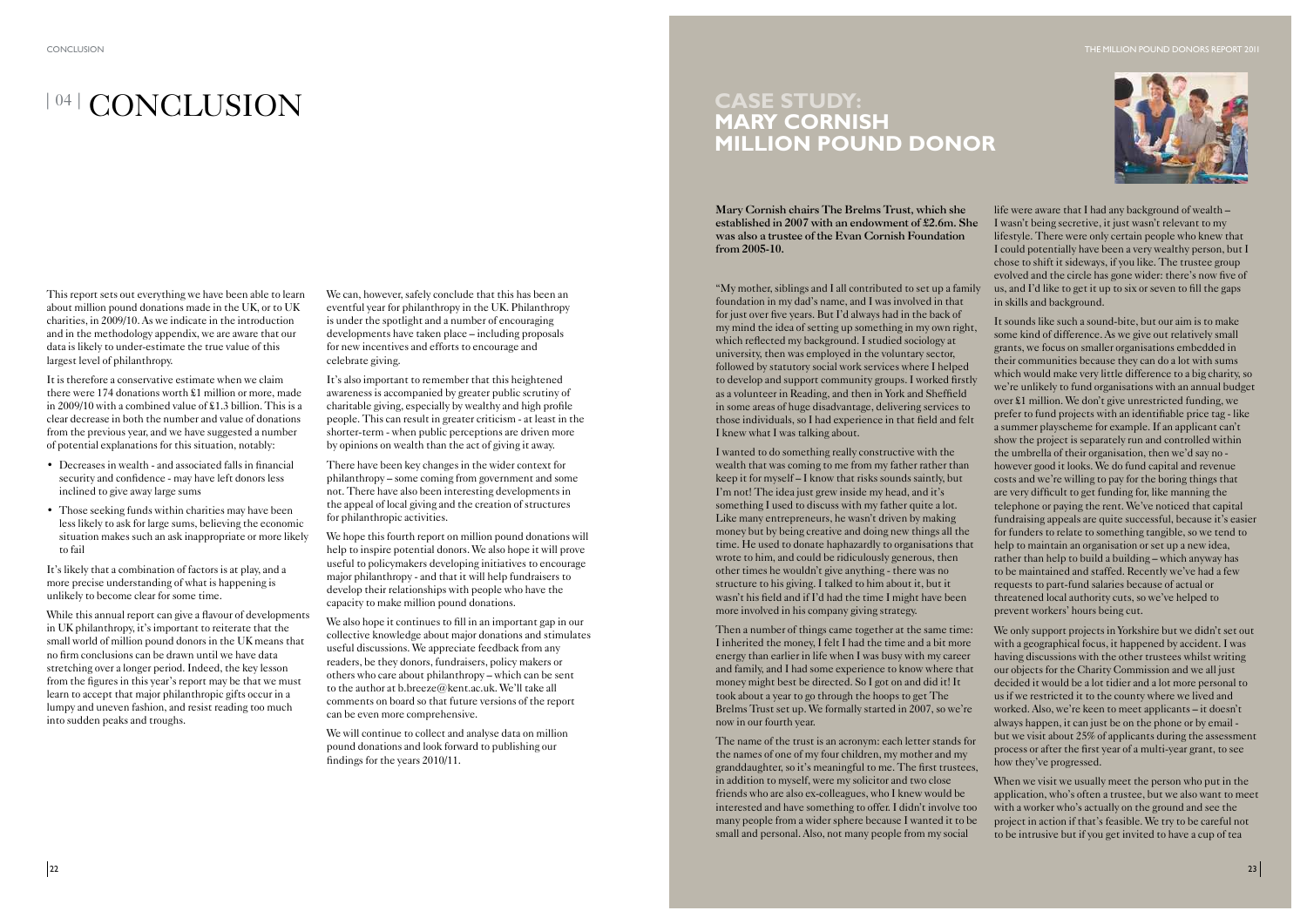with people who use the project then that's a good opportunity to find out how they feel and what's going on. If we visit prior to a decision being made, we're always careful to make it clear that doesn't mean there's any guarantee of a grant.

We're always very honest about the grant being a one-off, or - if they've asked for it over three years - that it may not be renewed if it's not going the way we think it should, or the way they intended it to. But we have learnt to be less rigid about how our money is spent because things can change so quickly – members of staff leave, the financial situation can change and targets alter as a result of that, and sometimes things just don't work out. As long as the organisations that we fund tell us, and can justify and explain the changes, then we usually say "that's fine".

I don't like to think in terms of 'donations' – to my mind that's about putting a pound coin in a tin and not thinking about it again. We think in terms of giving grants, which involves really thinking about what you do and then re-visiting it, so it's a living thing whereas a donation is over and done.

We get about 240 applications each year, of which we fund about a quarter. I didn't want to set an arbitrary limit of, say, allocating £50,000 at each grants meeting because you could get ten really brilliant organisations that absolutely do need £10,000 each, and another time there might only be two we want to fund. I don't want the tail to wag the dog: it makes a mockery of our administration system if someone submits a great application, jumps through all the hoops and then we say no because of a notional limit.

We keep a laminated copy of our charitable objects in the office, and have it in front of us at trustees meetings to save us getting very excited about an application and then realising it doesn't actually fit our objectives, or the opposite - we might not like the look of something but if it fits our objects then we should consider it carefully. Sometimes our newer trustees ask how we arrived at certain decisions and I think "was that me, did I drive that through?" but they're quite right to ask. I may be the donor but I've only got one vote, the same as any trustee, though so far we've managed to come to all decisions collaboratively without needing to vote. If we get a good application that's really not for us, then we will try to point them in the direction of a trust that might fund them.

One stand-out experience came when we visited an organisation which, like many, undersells itself. It's in an Most people don't know that the trust is only funded by me, and I don't always tell them because it's just not relevant. It can get in the way when I meet people - it sets the relationship off on a different track that I don't want to go down. I don't think of myself as the donor, and I've

area of disadvantage and the project was about trying to get kids safe, off the streets and hopefully back into education. We were really confused by the application because it looked like they just wanted funding for a music studio – we were intrigued but it didn't really meet our objectives so we went to visit and it blew us away. There's a problem in that town with girls from about the age of 12 onwards being recruited into prostitution. A lot of young girls and young boys went to that base during the day for safety and one of the things they like doing is recording rap songs – the kids would come in and express themselves through music. They invited us to have a cup of tea in the common room and I made a comment about a collage on the wall that was made of pictures of kids who'd been involved in the project. Someone said to have a look at another collage, which they said was made of kids who are no longer with us – at first I thought they'd moved on but no, they had died. They were very young, under 16, and they'd been known to the project but had fallen by the wayside. We ended up giving them a lot more than the £3,000 that they'd asked for! That project might have slipped through the net if we hadn't visited, because if two of us are not sure then we usually reject it, because we have plenty of other applicants to consider.

I really enjoy the work, although it's not really work - it's fun! Some people worry that it's not right if you derive any pleasure from doing philanthropy. I'm not only doing it for my pleasure, but it doesn't worry me to say that I am having fun as a side-effect. I enjoy meeting the organisations, finding out more about them and I'm really pleased that we have managed to make a difference. I'm not interested in seeing my name on things or that kind of glorification. I don't mind being mentioned as a donor in a charity's annual report and accounts and I sometimes go to low-tech and low-cost events, like charity open days or anniversary celebrations, where it's nice to meet charity staff and patrons and other supporters, so I get involved in that way but plaques are not important to me.

We always ask recipients how they will measure the impact of the grant: we don't want to know about bums on seats, we want to know what difference it will make. There are so many immeasurables but organisations have to try and find some way to measure what they're doing. For example, we fund a project that cares for people who live on the streets and they define success as their users still being alive in the morning, which puts it into stark relief. To some extent we all know we're playing a little game. We're asking for information that we know is almost impossible to give and they know that too, but they know they've got to give it to us. It's just about keeping an eye open, not so much for people spinning a yarn but for where the impact might be pretty minimal – like reaching just one person, and then it's up to us to decide if that's still worth funding. Sometimes grantees admit they've failed and give some or all of the money back. It doesn't happen often but I think it's terribly honest.

You get to a certain stage in your life where you feel the need to give something back in a way that reflects what you've been involved in. After thinking about it for around fifteen years, I'm glad I've had the time and the energy to set something up in my own right. Overall, the main feeling is excitement and great fun to be working with a team of people. It is emotionally challenging sometimes, but it's also intellectually challenging and very rewarding."

### **CASE STUDY CONTINUED: MARY CORNISH MILLION POUND DONOR**

intellectually distanced myself from the initial donation into the trust and I now think of it as the trust having success, rather than something that I've done. Although occasionally I feel my dad on my shoulder, or think: "dad would have been interested in this project".

I haven't made a decision about the trust's lifespan, I think of it as ongoing certainly for ten years, which means more donations will have to be made to maintain the current level of grantgiving. We have invested the money well, but at the moment we are making grants worth about £400,000 a year, which is more than the interest, so we are knowingly eating into the capital. Both Gift Aid and advice from accountants are quite helpful for making donations at a particularly advantageous time tax-wise. Those factors affect the timing of donations rather than drive my decision to donate, but if the trust was struggling financially and needed topping up then I would do so, whatever the timing.

I remember the moment when I transferred over £2m into the new trust – it was exciting to be starting a whole new huge project and a new phase of my life, rather than just thinking and talking about it, I was actually doing it and making it real. I wouldn't have done it if I hadn't felt financially secure and if my advisers hadn't assured me it was financially possible. When I revisit the question of giving my wealth away, I don't keep weighing up the options of spending it on luxuries versus charity. But what does occur to me occasionally is 'when do my children get a say?' To their credit, my children have never questioned my giving the money away rather than keeping it for their inheritance. I've been careful not to make my children feel they ought to be involved in the trust and I don't know if they will in the future. I haven't set it up in any way as a dynastic model like some family foundations. They're all busy doing their own thing in very different worlds. They're very much aware of the trust, they support what I'm doing and if they want to be involved I would see that as a great thing.

I would advise others starting out not to attempt to do everything yourself and to be prepared to pay for good help and support. I decided to appoint an administrator right from the start, because I knew from my experience with the family foundation how much work was involved. Whatever the size of the trust it still needs to be managed and governed. I'd also say that training for all trustees is essential and we always encourage trustees to claim expenses, even if they're not taken up.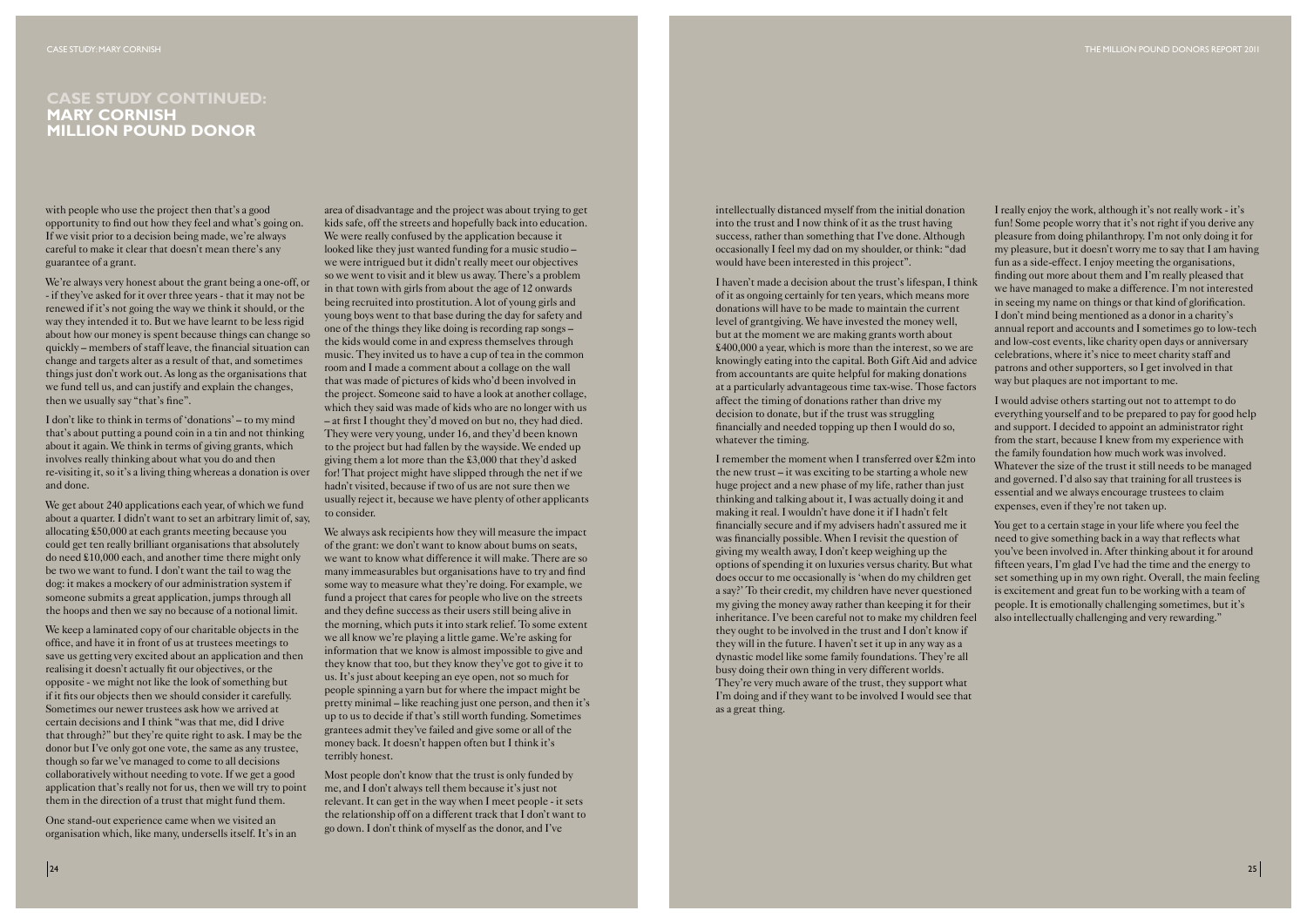**Andrew Wates was until recently chairman of the Wates Group, a family-owned construction services company based in Leatherhead, Surrey. Andrew is now chairman of the grants committee of Wates Giving.**

"My father and his two brothers established the Wates Foundation in the 1960s, since then it has distributed almost £90 million. It had been run as one totality until recently when we split the grant making between three committees to reflect the arms of the three founding families. This reorganisation meant some strategic loss, but it completely re-energised the involvement and participation of family members. Our philanthropy has become more local and personal because we went from being a traditional, institutional grant maker to putting a far more personalised, individual stamp on our giving. Until the reorganisation, requests for funding had largely been coming through our website, but now many of the applications are being initiated by the family members themselves. It has been a real joy to see the participation of the next generation in our family philanthropy. They are now running it, and it gives me tremendous satisfaction to see that.

We have five headline themes for Wates Giving, to bring some structure to the process:

I am more directly involved in Wates Giving, which we set up in 2008, as I am Chairman of the Grants Committee. Wates Giving is neither a typical corporate charity nor a traditional family trust, but something in between. I call it 'personalised corporate giving' and think it is a reflection of the new age in grant making. It is funded by a percentage of annual group profits and we distribute around £1.5 million each year.

Wates Giving is all about the stewardship principle. The reason we're doing it is because we believe that if you have a successful business then you should use the wealth created wisely. It might sound quite Victorian, but we think that wealth comes with responsibilities. Without sounding too pompous about it, we do talk about our giving as a family; we discuss why we do it and we do believe it is our responsibility.

Two-thirds of Wates Giving awards go on long-term funding for projects in the communities where we work, as a result of suggestions made by people working for the Wates Group. The participation of employees is a great way of binding the family and the business together and it

sends a message out to the communities in which we work because our people are the representatives of the business.

Our first theme is Education, training and employment. One of our biggest projects is an online learning resource for teachers and students of the Construction and the Built Environment (CBE) Diploma. It complements existing teaching materials and brings the construction industry to life via a virtual building site. It's been pretty successful: we've reached just under half of the target market, we've got 3,500 students using our programmes and we're in well over half the colleges that are teaching the CBE diploma. We are watching what will happen to diplomas with interest and will continue to support practical solutions such as this.

The second theme is Community Building, which involves many small grants, but we do like to have two or three bigger projects running at any one time. When the business is working in an area we're usually on site for four or five years and we want to engage with the communities in which we're working. The Wates Group provides training and mentoring, as well as funding through Wates Giving, to get useful new community projects going. An example is the money and technical support we've given to establish a community café in Manchester, which will promote healthy eating, set up allotments and create jobs, as well as provide a hub for the community.

I think the most important thing about our philanthropy is the family engagement. Our core values as a family are to create wealth and to play our role in communities. Wates Giving is just a modern development of what my father and his two brothers started. It is professionally structured and well managed and I hope we do set ourselves high standards. It came after a lot of thought and conversation about how we should do it. Wates Giving is a great means for us, as family owners, to remain in touch with Wates staff. It demonstrates our values in action.

The third theme is Social Enterprise. The Group's target is to help one social enterprise to get going on each of our construction sites, which is about 200 in total, and we are helping the business achieve this ambition. After 12 months The Group has engaged with 60 or so, with about £700,000 of orders for the enterprises. It has been hard work, but it is a great way of leaving something useful for communities in addition to the buildings. By the time construction is complete on site, these enterprises have got their business going, such as making sandwiches or recycling, and that is fantastic, that is a success from our point of view. We want to help build the fabric of the communities that we've built, to help the people living there have some pride in their community, and get some earning power, to help bind that community together. This is a priority for us in the next twelve months, and we want to get some bigger social enterprises involved.

# **ANDREW WATES MILLION POUND DONOR**



The next theme is the Environment and energy sustainability because, like everybody, we are concerned about things like renewable energy. Wates Group is committed to zero carbon, we have a green car policy and through Wates Giving we are funding some PhD research at Exeter University in this area.

Finally, we like to use our funding to advance thinking on social issues. So under our 'Thought Leadership' theme we sponsor research from time to time. For example, we have recently published a study on reducing crime through a different approach to re-investing in criminal justice and community sentences. It's in line with the talk about Big Society and localism from the new government, which has new ideas about how you approach criminal justice in the 21st century. It also links to the part of our business that builds prisons.

The other third of Wates Giving supports projects that family members bring forward. For example, we gave a big grant to the library at Emmanuel College, Cambridge because many of us went there, including my father, my son, my brother and myself. Emmanuel is a college with great vision around investing for the long term, We also gave £60,000 to redevelop the club facilities at Dorking rugby club, because the Wates company is based in nearby Leatherhead and many generations of the family have played rugby there. The club has a hugely successful youth development programme involving nearly a thousand local youngsters.

Of course, it is inevitable that our philanthropic interests reflect our business interests. We do a lot of work in areas like social housing and building prisons, so that's where the opportunities arise. Ideas for projects come from meeting people, like prison governors. I do find that the more you get out there, the more people you meet and the better the ideas you come across. For example, we've always had a strong interest in prisons and after a conversation with the prison governor we gave £150,000 to help set up 'The Clink', a highly innovative idea for a training restaurant inside High Down prison. Prisoners get the chance to gain qualifications and experience cooking and serving meals to the public. The Clink has other funders too, which we actually prefer because it reduces risk, increases the total monetary value and raises the quality because you get the experience and input of partners. We don't mind if those collaborations result in us getting less recognition or credit. We do promote Wates where we can, but it's not a driver of our philanthropy. It's just nice to see results.

I think that personal involvement is where the satisfaction comes from. All of us work hard to make sure that we do engage with the giving because it helps to sustain our drive. The satisfaction doesn't come from giving the money away but from seeing the impact it has had, knowing that a small amount of money has changed lives in some way."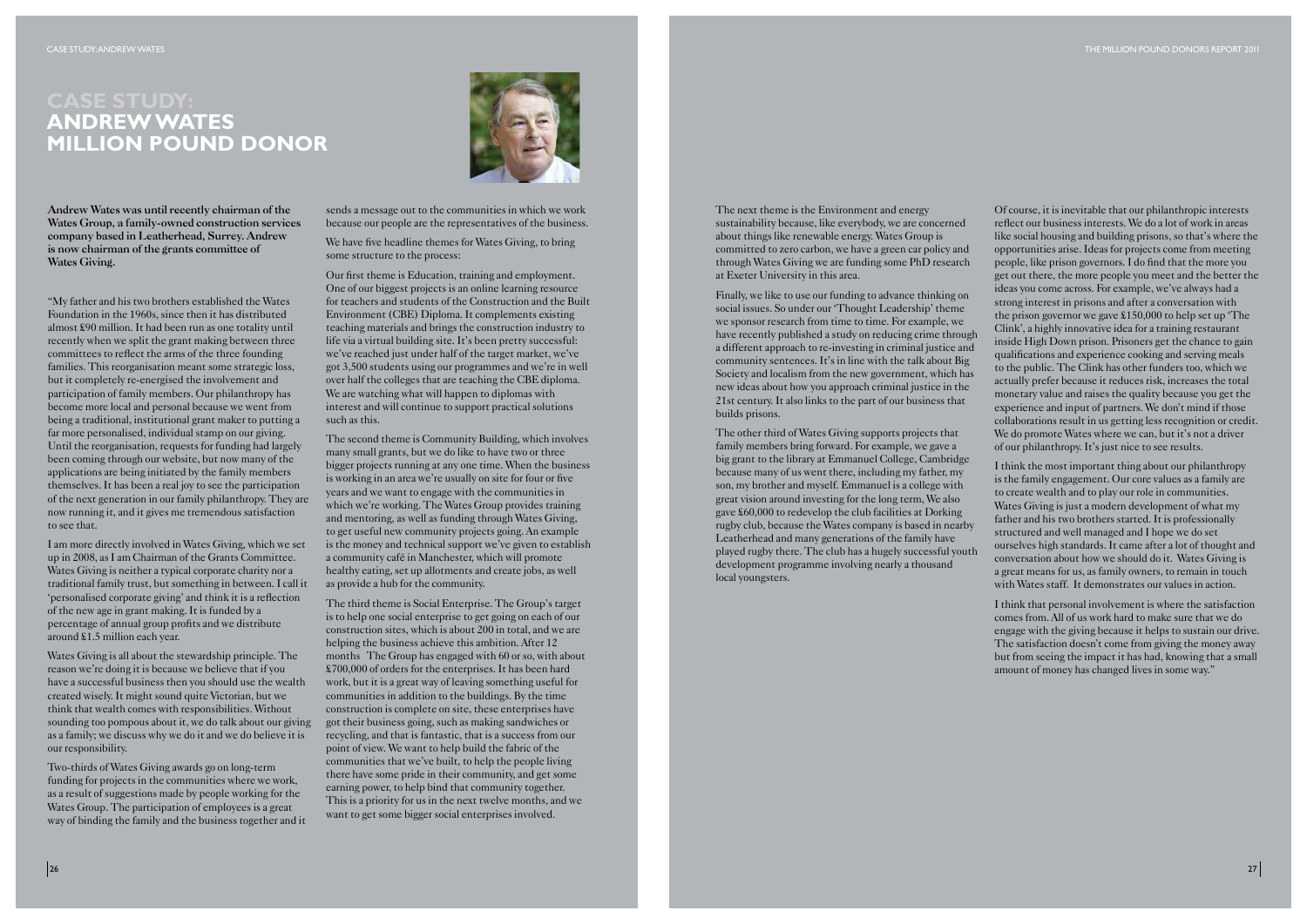**Richard Ross has worked for his family's business, Regentsmead, since 1967 and is currently Chairman. Richard is also Chairman of the family's charitable foundation, Rosetrees Trust.**

"I come from a very low profile family who do not seek publicity. My father, Nat Rosenbaum, came to the UK as a baby, left school at 13 to work in a market and eventually created a successful private company, Regentsmead.

Nat thought laterally and worked incredibly hard, and he and my mother were unchanged as individuals by their success and were always willing to help others. I enjoyed a privileged life as a result of this success, graduating from  $LSE$  and qualifying as an accountant before joining Regentsmead in 1967.

My parents celebrated their Golden Anniversary in 1987 and established the Rosetrees charitable trust to mark that occasion and to share their good fortune with the community. 'Rosetrees' is the English translation of our family name, Rosenbaum.

Initially we didn't have a focus for our philanthropy, so there was no structure to our donations. We received up to a thousand requests a year and gave mainly to welfare causes. My mother, being an elderly lady, liked the idea of helping other elderly people. She was very generous to Jewish Care, which is a voluntary care organisation for Jewish people providing outstanding communitysupported care, which reflects the Jewish approach to charity, particularly for the elderly. They were building a new residential home and my mother decided she wanted to make a large donation to ensure there was sufficient money to build the new home. The family unit is central to Judaism, which is why we fund high quality care in the community, free to those who can't pay. Even nonreligious Jews who don't go to synagogue retain the traditions, and thousands of years of persecution has drawn the community together and enhanced the religious concept of helping others, which is passed from generation to generation.

We support the best medical researchers during their PhD and post-PhD phase, when they don't yet have a guaranteed income from a university appointment and might have to give up medical research without funding, which would be a loss for them and for our country. It's nuts that their professors are spending so much of their time seeking funds for their students. Most professors aren't good fundraisers, they are leading experts in their field of medical research, and searching for funds stops them doing their greatly skilled work. So we are supporting the best researchers when they are in the bridging position between learning and becoming established university appointees. We are looking for the best, the most skilled people who are going to become professors and who are going to be leading research in ten or twenty years time.

One day, a professor wrote to ask for support for his work researching cancer and it just clicked a button in my brain. I realised that my mother had given money to a home to look after older people with Alzheimers. I thought: what if research could cure people of Alzheimers so they didn't need to go into a home? That would be fantastic. So we

made a small donation to that professor over 20 years ago, which marked the beginning of our focus on supporting cutting-edge medical research.

> We're trying to find co-donors to fund research with Rosetrees so that we can make even more of a difference. We're not looking for the credit, but we've done a lot of the spade-work and we're happy to freely share our expertise in cutting edge medical research. If, for example, I could meet a wealthy person whose spouse had heart trouble, and one of the professors we've identified is an expert in stem cells to regenerate the muscles in the heart, then we should be able to get together to fund that research. If there was some way of getting the co-donation model moving, then we could massively increase the amount of funding available for medical research. I know this would speed up medical discoveries and from my own experience I know how fulfilling and exciting it is for the donor to have been part of this process of discovery - I find it easy to give away my money if it is well spent.

Our philosophy has been to fund basic research, letting researchers explore ideas they want to test out. It is very long-term but it creates the foundation on which medical progress depends. Without research we wouldn't have aspirin, antibiotics or keyhole surgery and going forward research will lead to tissue engineering to replace worn body parts and gene therapy. We are now trying hard to find translational research projects that lead to earlier health benefits. Contributing to this life changing work is extremely interesting, constructive and totally worthwhile.

It is important to be patient for this kind of philanthropy. If you plant saplings you wouldn't come back six months later and expect to see 50 foot high trees! But we believe that if we spend a lot of thought and energy finding the very best researchers in a particular field, then over time that will give the best chance of major health benefits.

In 2010/11 we gave away £1 million, mostly to Imperial College, University College and Kings College, because they are in London and we can visit easily and establish good communication, which is a vital part of our approach. Rosetrees supports research on business lines because the money is derived from many years of hard work by my parents. We look for areas where we can make a major difference, we go into a lot of detail when we assess possible recipients and get applications peer reviewed to be sure we're getting the very best value from the amount of money that's available.

### **CASE STUDY: RICHARD ROSS MILLION POUND DONOR**



We fund a lot of projects using a pyramid system. We start with a relatively small amount for the first three years and if the researcher shows that they're capable of doing good work then we continue and give them more money. But no one knows at the start who is going to be successful. By supporting over a hundred projects we're spreading a wide net and giving ourselves a good chance of picking out the most successful, long-term research. We also support seed corn and pilot projects, which has successfully leveraged £50m in grants from other funders in the last decade. We expect this to increase to  $$100m$  in the next five years, and my mission is to help leverage an additional £1bn for medical research, which will make a major difference to everyone's health.

I would like to help alter the mental approach of people living in this country towards helping others. We're living in a world where the rich are getting richer and the poor are getting poorer. I'm a capitalist so I'm all for people who create wealth, but I'm also all for people who get rich helping other people. I work in the financial sector and I think people need to re-assess their values, because entertainers, sports stars and bankers earn a fortune, whilst the professors who find cures for all our illnesses don't earn what a banker's secretary earns. I would like to help change that over time.

My advice to anyone thinking of becoming a philanthropist is to consider what interests you, because you're only going to be good at it, if it interests you. But have an open mind because I didn't set out to become a philanthropist in the medical field, it was just a string of circumstances that brought me here.

For me it is not just a case of giving away money, it's about meeting the researchers we fund, being involved in what they're doing and being part of it. Meeting people like neuroscientists is more interesting than anything I will ever do in any other part of my life. Other people might just want to write a cheque and feel good. There's nothing wrong with that, but I think it's like seeing the first half of a film then deciding not to see the second half. By getting involved in what the people we fund are doing, we get to see the complete story; it's a wonderful extra dimension to life. If you can find a focus for your philanthropy, and spend time and energy working at it so that it becomes an integral part of your life, you'll be helping others and you'll get more pleasure from your giving than from anything else you've ever done."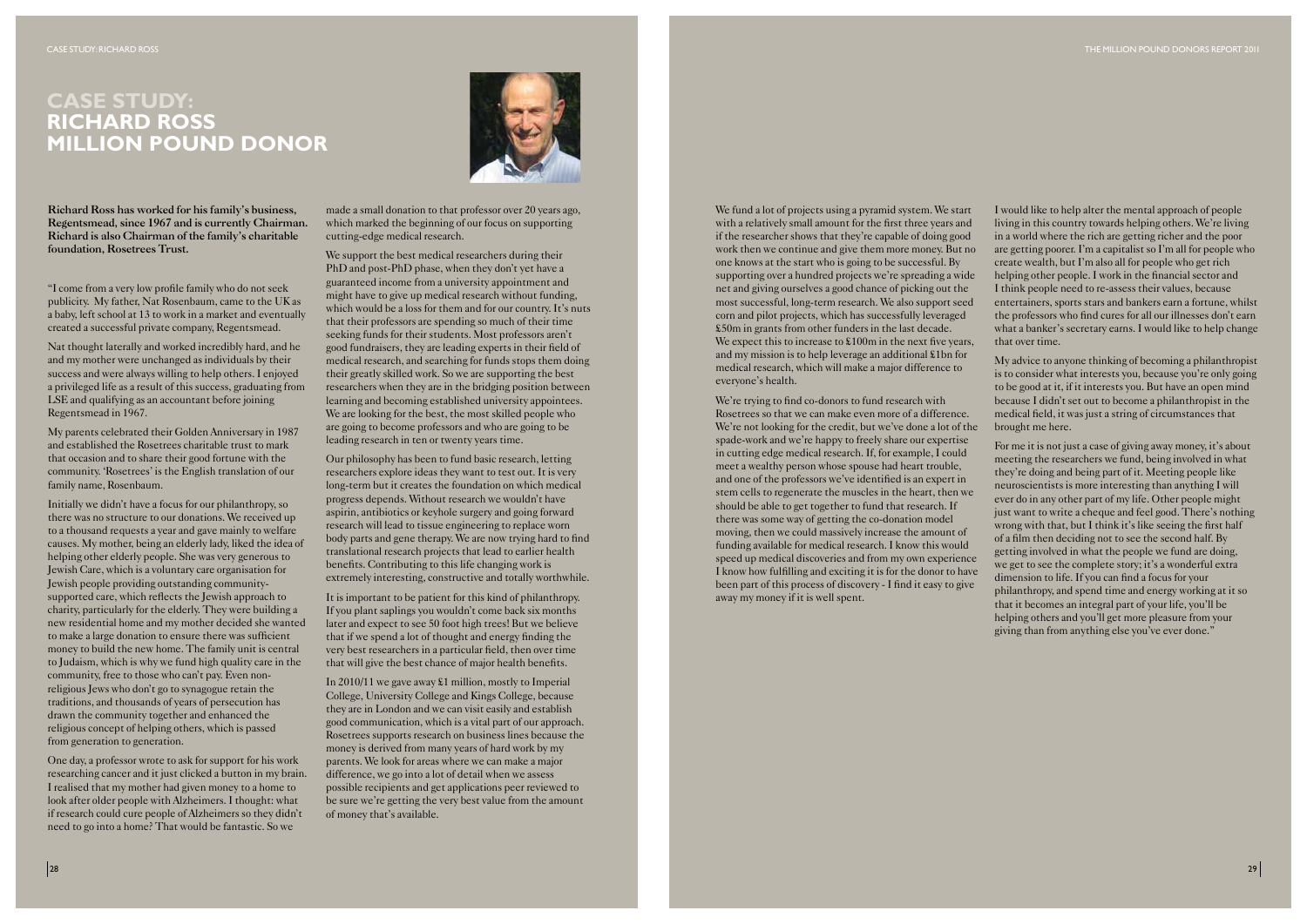**Sophie Moss is Senior Development Manager at the National Society for the Prevention of Cruelty to Children (NSPCC), which was founded in 1884 and is a leading UK charity, with the aim of ending cruelty to children.**

"We could not have started or succeeded in raising our goal of £250 million for the Full Stop Appeal without donors capable of giving £1 million or more. That money is now being spent to deliver services that are protecting thousands of children and young people across the country. Since the Full Stop Appeal ended in 2007, we have continued to receive the support of a smaller number of million pound donors, who are helping us to further develop those services. Most of them started supporting us during the Full Stop Appeal, which began in 1999 so some have been with us for over a decade, and they've extended their support because they really love supporting the NSPCC's work and seeing what a difference it has made.

Last year we helped over half a million children and young people through our local projects and our helplines and the impact of million pound donations is huge. We're really grateful to all our donors and can't thank them enough. The gifts of million pound donors are transformational because they help us to achieve amazing things, like launching new projects or significantly scaling up existing services. When we want to start something new, we need these biggest donors to commit first because that gives other people the confidence to give. Big donations also enable us to plan ahead knowing we have the income to make our ideas to keep children safe a reality.

Our biggest individual donor is Richard Caring, who has supported us since 2005, when he held a multi-million pound fundraising dinner in St Petersburg. Combined with the monies raised by his organisation of the sale of NSPCC wristbands in Top Shop stores across the UK, these funds enabled us to set up a new NSPCC Centre in Camden, London, called Fresh Start.

Fresh Start was a groundbreaking project, which brought together a range of professionals dedicated to child protection, paedophilia detection and prosecution, and ongoing support for abused children. This centre of excellence worked nationally on a targeted and focussed solution to the problem of child sexual abuse, and therefore benefited from integrated working and information sharing between the different teams at the project.

When a donor makes a gift of  $$1$  million or more, they usually prefer to support a specific area of our work. We've almost always known them for quite some time and have already talked to them about the kind of project they might like to support. It is understandable that they want to fund something that interests them, in return for such a substantial sum of money.

We also talk to donors at this level about how we can recognise their donations. For example, to say thank you and to recognise the importance of his support, we have named our Birmingham night team, 'The Doug Ellis OBE Birmingham ChildLine Night Service Team'. There is a plaque to commemorate this at the centre.

Another of our current big donors is Doug Ellis OBE who is from Birmingham and formerly Chairman of Aston Villa Football Club. He has supported our work in various ways since 2002 when the NSPCC was chosen as Aston Villa's 'Charity of the Season'. At a visit to one of our ChildLine Centres, he learnt that we could only answer two-thirds of the calls received each day, and the situation was even worse at night when we receive some of the most serious calls to ChildLine; if a child is calling at 2am or 4am then they are likely to be in a desperate situation, that can sometimes even be life threatening. Having decided to do something about it, he talked to the staff at the centre and met Esther Rantzen (the founder and now president of ChildLine) and then pledged to donate more than £1 million, spread over five years. So far this gift has enabled us to establish the night service in Birmingham and to double the size of the team so that they can answer hundreds more calls. It can be hard to find volunteers willing to work through the night so the funding has also enabled us to employ some paid counsellors to fill in the gaps. The morale of the night service team was definitely boosted by the gift. They were all involved in explaining how crucial the service is to Mr Ellis and see the donation as recognition of the importance of their work in speaking to children who have no one else to turn to every day. Mr Ellis visits the centre regularly to meet the team and to see how things are going. He wants to hear about the work he is funding and any developments, which shows a commitment that the staff really appreciate. In turn, he really admires the commitment of the volunteers who are giving up their time and working through the night to help children.

Often people who give at this level are very time-poor, but we try to arrange for them to meet NSPCC staff who are carrying out the work they are funding. Donors develop close relationships with the fundraising staff, but for them to actually talk to the staff who are working with the children and hear how the work is developing, makes a real difference.

# **NSPCC MILLION POUND RECIPIENT**



The kind of feedback we provide to donors depends on factors such as the time they have available, their preferences for different methods of communication and the confidentiality aspects of the work they're supporting. Some people like facts, figures and statistics, so we would explain the impact of their gift by, for example, telling them how many extra calls we can take as a result of their donation. Many donors prefer to hear about the children we've helped because they feel it puts their support into context, it's a human example of the difference they're making. Those stories (shared on an anonymous basis) are memorable because they are very powerful. On an ongoing basis, we give donors regular updates on the projects they are funding, as well as news of any developments within the overall charity. We make sure we tell our donors about these developments before they become general knowledge because we feel that they are very much part of our charity, so they should know before the general public.

We need million pound donors like Doug Ellis who are happy to talk about their commitment to the NSPCC and to promote the extent of their support, in order to encourage other donors. However, if our supporters prefer to be anonymous that's more than fine.

It is a real advantage that our brand name is so well known and trusted however one disadvantage of being a national charity is that people often assume we have enough funding and that their money will make more of a difference to a smaller, local charity. But the NSPCC only operates with six months reserves so we do rely on ongoing donations. We've been in existence since the 1800s so we obviously use our finances very wisely, but donors like to hear that we are not sitting on huge piles of money but rather that we're using donations to help children as soon as possible.

Donors give for different reasons. It could be that they have an affinity with the charity. It could be that they have got children themselves and want other children to have a good upbringing, or perhaps something happened to them during their childhood and they want to make things better for other children. Another reason can be that they enjoy the networking side of giving. We invite our donors to different events where they can meet others who give at a similar level. Sometimes people begin as anonymous donors then come along to an event, where they meet other donors and then decide they are happy to go public because they are proud of what they've helped to develop with us.

Donors at this level don't always know each other, but they do know of each other. It can influence their decisions if they know that their peers have given at that level and have done so over a long period of time. It also gives them confidence in us as an organisation and helps them to trust that we will use any donations wisely. We haven't found that publicity about large donations leads to any decrease in donations in that area, because the sad thing is there's always more that we can do."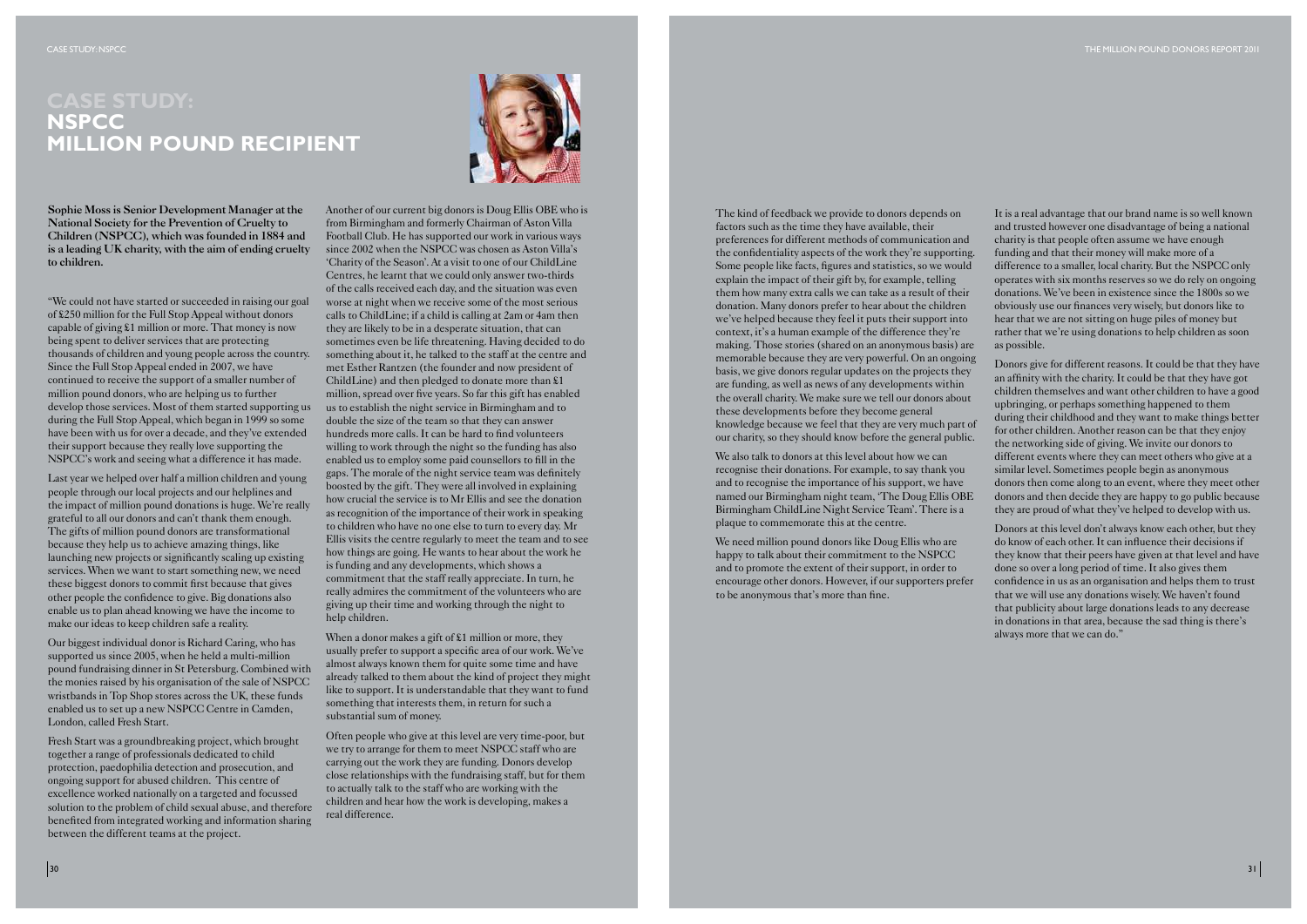**Lucy Sargent is Head of Major Gifts at Marie Curie Cancer Care, which was founded in 1948 and is one of the UK's leading charity's supporting people with cancer and other terminal illnesses. Marie Curie's vision is that everyone will have the high quality care and support they need at the end of their life in the place of their choice.**

"In the last fifteen years we have had four donors that have made million pound donations. Two of them were one-off donations from individuals of exactly £1 million each, and the other two were a trust and a family foundation whose lifetime value, over a couple of decades, cumulatively exceeds a million pounds.

Our most recent million pound donor is a northern entrepreneur. We got to know him when he paid the costs for someone he knew to undertake a challenge expedition to raise funds for Marie Curie. He was aware of our work and had some experience of cancer in his family, which meant there was some resonance from the start.

Step by step we were able to introduce him to our work through meetings and events. As we got to know him better we understood that he was interested in funding work within his own community; he wanted to make sure his money stayed local to where he lived. We sent him some information on a project that we wanted to establish in his area and we had a face-to-face meeting, but it was during a telephone call that he confirmed the gift, saying "I'm going to give you a one-er". We weren't exactly sure what a 'one-er' was, so we said, "Can you tell us what that means?" and he replied, "I'm going to give you a million pounds!" I remember it was unbelievably exciting in the office because we hadn't had a gift of that size for quite some time. The news quickly spread across the charity accompanied by huge and genuine joy at the knowledge that this gift would do so much for patients and families. We'd only recently established our major donor programme and there was some doubt within the charity as to whether we would be able to raise very large sums because we are a very broad base organisation, which historically has received lots of small donations from a large number of modest donors. So it was fantastic to learn that our charity can attract that kind of support. It was a clear sign that we were capable and ready to attract major donors. It gave us the confidence to think big in terms of our fundraising.

We always try to have a conversation early on with our donors to find out how they want to work with us. We are happy for the relationship to be led by the donors because we want to be sure that they are getting enough information and that they are getting the right kind of information. For example, one of our million pound donors doesn't want to meet us or come to any events, he just wants reasonably regular reports about how we're using his money. Nor does he want any recognition, he is happy to know that the charity is doing good work and is helping people. But we have much closer relationships with some of our other donors who we meet regularly and invite to lunch with the chief executive. We have also provided naming opportunities to a seven figure donor. All our major donors have access to our leadership at any time, and are offered annual meetings with front line workers, such as our nurses, because we appreciate they don't only want to meet the fundraising staff.

After the initial euphoria, it took nine months before the money came in. We almost started to worry but we later learnt that he was waiting to maximise the tax relief, which changed in the tax year ahead. When the money came through as a BACS payment there was a second wave of euphoria. We passed the bit of paper around the office and said, "Look how many noughts there are! Isn't this absolutely amazing, it will fund so much of our wonderful work". For the project team on the ground it was fantastic for them to know there was someone out there who believed in their work enough to fund it so generously.

When we spoke to donors and charities, we asked them to share their 'top tips' on giving and receiving donations worth £1 million or more. Here's what they said:

It is difficult to know when it is appropriate to ask a big donor for another gift. Challenge grants can help to create opportunities to ask, for example we were offered £30,000 but needed to find a match to unlock it. We explained that situation to one of our biggest donors, and they kindly agreed to make an additional gift that year so we could meet the challenge.

Major donors are incredibly important, they help us to trailblaze and look at new and different ways of doing things. They enable us to test and trial different ways of working and tackling the big issues facing our society, for example the current demographic changes are creating huge challenges in health care.

The charity sector is very effective at innovation and finding ways to solve problems. Philanthropists are the people who help to fuel that innovation, making change possible within Marie Curie and other charities."

### **CASE STUDY: MARIE CURIE CANCER CARE MILLION POUND DONOR**



# APPENDIX: HOW TO MAKE A MILLION POUND DONATION

#### **Advice for donors**

- "If you are comfortable to do so, work with the charity to make a public announcement about your donation. 'Going public' can help to raise the profile of the organisation and encourage other donors to come forward."
- "Don't make unreasonable demands of the charities you support. The feedback you request should be proportionate to the size of your gifts and should not go on for years after the money has been spent."
- "Think about your philanthropy as a way of educating your children – it can help them learn how to handle the responsibilities that come with inheriting wealth."
- "Make donations that will transform the organisations you care about. Think about how your contribution can have the biggest effect over the longest time period – that probably means supporting the charity's capacity building rather than simply funding a building or a project."
- "Try to stick with a charity or a cause for a long time instead of making lots of short-term grants to many different organisations."
- "Give something back to the people and places that have helped to create your wealth."
- "Be prepared to fund campaigns as well as more tangible things. If the campaign is a success then your money will have a massive and long-lasting impact."

#### **Advice for charities**

- "Take your time and ask at the right time. It can take three or four years before a donor is ready to make a really significant financial commitment."
- "Find out what benefits the donor would be pleased to get, as they are not always obvious or that difficult to fulfil. We give one major donor an annual staff car parking pass and he is delighted with it."
- "Be prepared to give major donors access to the people within the charity that they want to speak to, including the most senior staff who can talk about strategy and the front-line workers who can explain what is happening on the ground."
- "Major donors will rarely ask for formal acknowledgement, like naming opportunities, but they usually appreciate being asked."
- "Involve your major donors as much as is appropriate. Million pound gifts come about because someone is passionate about what you do, so give them every opportunity to enjoy their passions."
- "The bigger the donation, the more reassurance the donor usually needs. Give them every reason to trust you and believe their money will be well spent for maximum effect."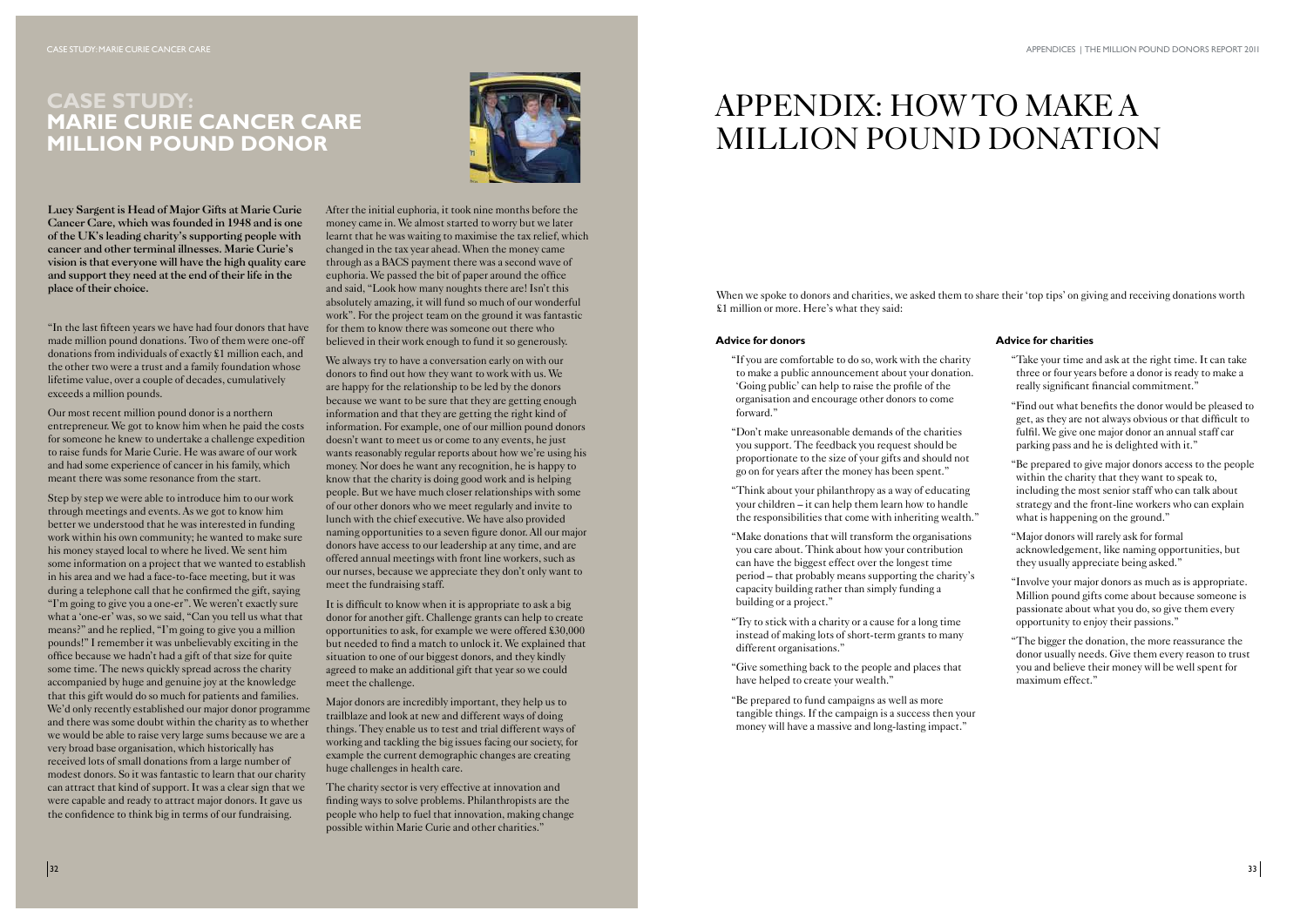#### **Appendix on Method**

This report identifies all known charitable donations worth £1 million or more that were made either by UK donors or to UK-based charities during 2009/10, which is the last financial year for which full accounts are available. However, as charities' financial years end in different months, and their annual accounts are published at different times of the year, the donations included in this report could have been made at any time from 1st January 2009 to 31st December 2010.

Almost all of the data discussed in this report was gathered from publicly available documents, primarily from charity annual reports and accounts but also from print media coverage. Some additional data was also provided by donors and by charities in receipt of million pound donations, with the consent of their donors.

We include million pound donations to charitable foundations and trusts, because they are irrevocably committed to be spent for the public good. However, we are alert to the fact that including such figures risks 'double counting' when the original sum put into the foundation is added to the value of grants later distributed from that same pot.

The charitable sub-sectors are those used in the Million Dollar Donation List, which is compiled by the Center on Philanthropy at Indiana University. Whilst some definitions travel better than others across the Atlantic, we decided to retain their typology to enable cross-national comparisons. Further information is online at www.philanthropy.iupui.edu

#### **Acknowledgements**

As in previous years, the biggest thanks are due to our researcher, Kayleigh Newby, who worked diligently to identify major donations described in the annual reports and accounts of grant-making and grant-receiving charities and mentioned in the media. A number of organisations helped to supplement this information, with the permission of their major donors; thanks especially to the Community Foundation Network and CAF (Charities Aid Foundation). We are grateful to the donors and recipients who agreed to appear as case studies in this report: Mary Cornish, Sophie Moss, Richard Ross, Lucy Sargent and Andrew Wates. Thanks also to those who provided expert comments and feedback on the findings and earlier drafts of this report: Clare Brooks, Stephen Hammersley, Joanna Motion, Karl Wilding, John Stone and Jamie Cooper-Hohn.

This project benefitted enormously from the initial input of Melissa Brown and David Fleischhacker at the Center on Philanthropy at Indiana University, where The Million Dollar Donor List has been compiled for over three decades. This year we are glad to have made contact with Jason C Ward, the new co-ordinator of the Million Dollar List, which has recently been re-launched as a freely accessible and interactive website, at www.milliondollarlist.org.

Finally, without the funding provided by Coutts, and the ongoing support offered by Maya Prabhu, Lenka Setkova and their colleagues, we could not have completed this work.

She frequently speaks at voluntary sector events around the country and has contributed to discussions on philanthropy and charitable giving in a range of print and broadcast media.

Despite all this tremendous help, we know there are likely to be gaps in our data because some large donations are intentionally kept secret and others have simply escaped identification. We hope this report will prove the usefulness of sharing information and that more individuals and organisations will be willing to co-operate with future updates. Our aim is to create a longitudinal dataset that will be of increasing use to everyone seeking to understand and track trends in major giving, especially fundraisers, donors, philanthropic advisors, policy makers and all who care about encouraging major philanthropy in the UK.

#### **The University of Kent**

The University of Kent was established at Canterbury in 1965. Known as the UK's European University, it has almost 20,000 students studying at its campuses or centres in Canterbury, Medway, Brussels and Paris. It is a major educational, economic and cultural force in Kent and the Southeast, supporting innovation and enterprise across the region.

#### **The Centre for the Study of Philanthropy, Humanitarianism and Social Justice**

The Centre for the Study of Philanthropy, Humanitarianism and Social Justice (CPHSJ) is an independent research centre with close links to others in the field. In particular, it works with the ESRC Centre for Charitable Giving and Philanthropy which is co-ordinated by Cass Business School at City University and funded by the Economic and Social Research Council, the Office of the Third Sector, the Carnegie UK Trust and the Scottish Government. The broader aims of CPHSJ include the promotion of research dedicated to the study of philanthropic motivations, social patterns of giving, the distribution of donations and analyses of the impact of philanthropy and humanitarianism on social policy and political processes.

#### **About the Author**

Beth Breeze is a co-founder of the Centre for Philanthropy, Humanitarianism and Social Justice at the University of Kent, and also works within the national Centre for Charitable Giving and Philanthropy, which has a presence in five UK universities.

Beth began her career as a fundraiser for a youth homelessness charity, and has spent a decade working in a variety of fundraising, research and charity management roles, most recently as deputy director at the Institute for Philanthropy.

Her doctoral thesis explores the social meaning of philanthropy in contemporary UK society. She has also written research reports including a study of philanthropic fundraising in universities across the European Union, an inquiry into family business philanthropy, a study of charity asset management, and a report on the impact of efforts to encourage giving amongst schoolchildren.

Beth is a member of the Editorial Board of Philanthropy UK and a member of the president's advisory council at NCVO. She has served as a trustee for the Cardinal Hume Centre and a mentor for the Kent Refugee Action Network, and she continues to provide voluntary fundraising support to a range of charities.

She can be contacted at b.breeze@kent.ac.uk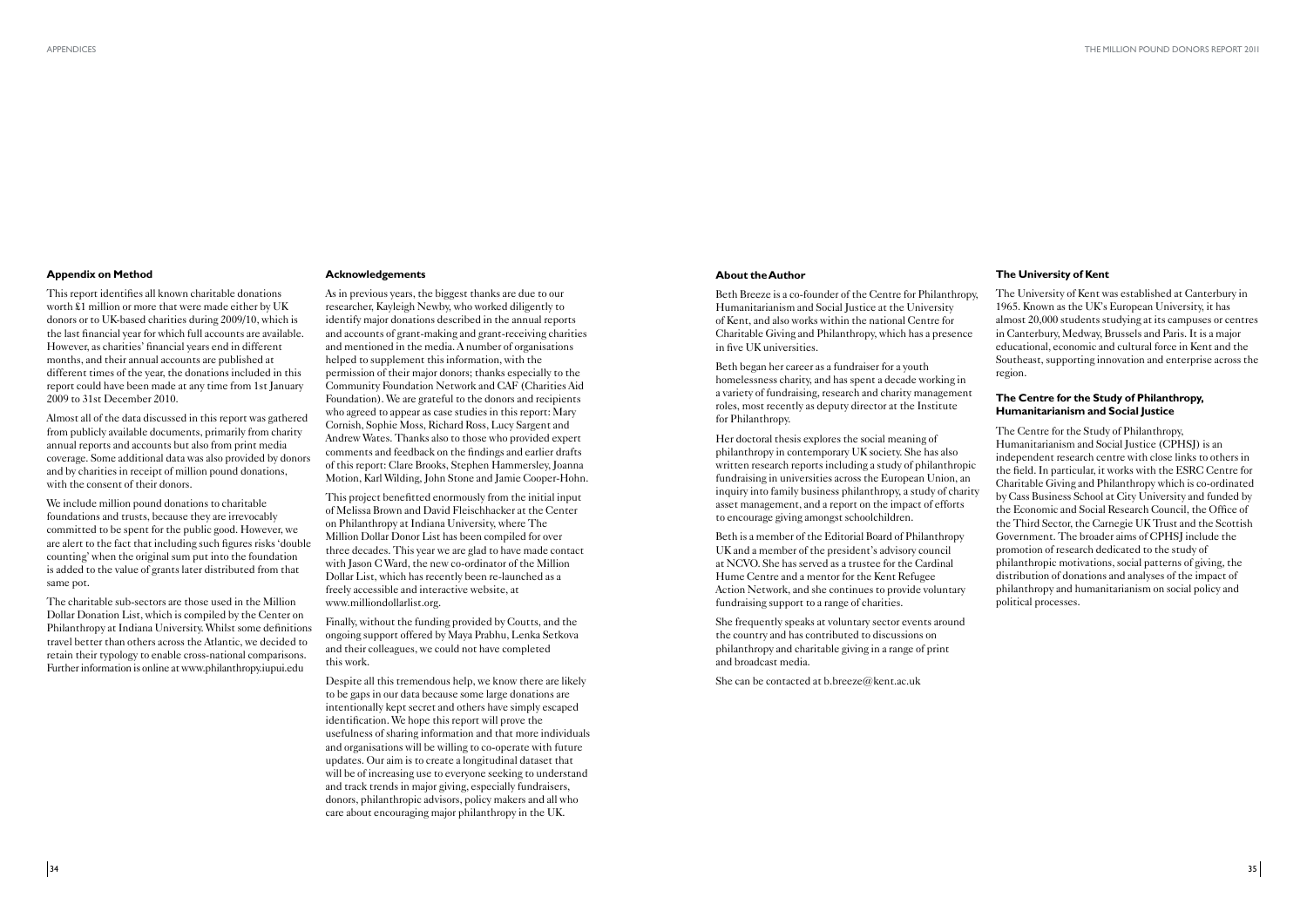- 1 UK Giving is an annual report published by CAF(Charities Aid Foundation) and NCVO. The 2010 edition, which contains data on 2009/10 is available online at
- www.ncvo-vol.org.uk/sites/default/files/101216\_UKGivingReport\_FINAL\_with\_hyperlinks.pdf<br>2 The Million Dollar Donation data is available online at www.milliondollarlist.org
- 
- 
- 3 The American data is compiled on a calendar-year basis,<br>4 This data is collected and published by the Chronicle for Philanthropy http://philanthropy.com/section/Philanthropy-400/237/<br>5 Capgemini and Perrill Lynch Global
- 
- 
- 
- 9 Lifetime legacies involve tax breaks for donations of assets that are irrevocably committed to charity but in which the donor retains some benefit for a set period of time, for example until their death

Disclaime

#### **Endnotes**

To find out more about the Coutts Advisory Services please contact:

Maya Prabhu *Head of UK Philanthropy* maya.prabhu@coutts.com

Lenka Setkova *Senior Philanthropy Advisor* lenka.setkova@coutts.com

Rachel Harrington *Philanthropy Manager* rachel.harrington@coutts.com

Tel: +44 (0)203 285 8881

This report is written for information only in general terms and its application in specific circumstances will depend on the particular facts. We strongly recommend you seek your own advice from your lawyers, and other advisors. The content of this report does not constitute advice whatsoever from Coutts and Coutts will not be liable for any loss

arising from your reliance on any of the information contained in it.

Coutts & Co has developed this report in association with Beth Breeze from the University of Kent. However, organisations noted in the report are not endorsed by Coutts  $\&$  Co and the report does not constitute recommendations for funding or investment. Any risk associated with supporting organisations in this report are the donor's own. Coutts & Co does not receive a commission or payment in any form, cash or kind, from any organisations noted in this report. Donors should seek independent tax advice regarding the tax effectiveness of their donation. The document contains references to third party websites. The views and opinions expressed in these websites are those of the website authors and are not necessarily shared by Coutts.